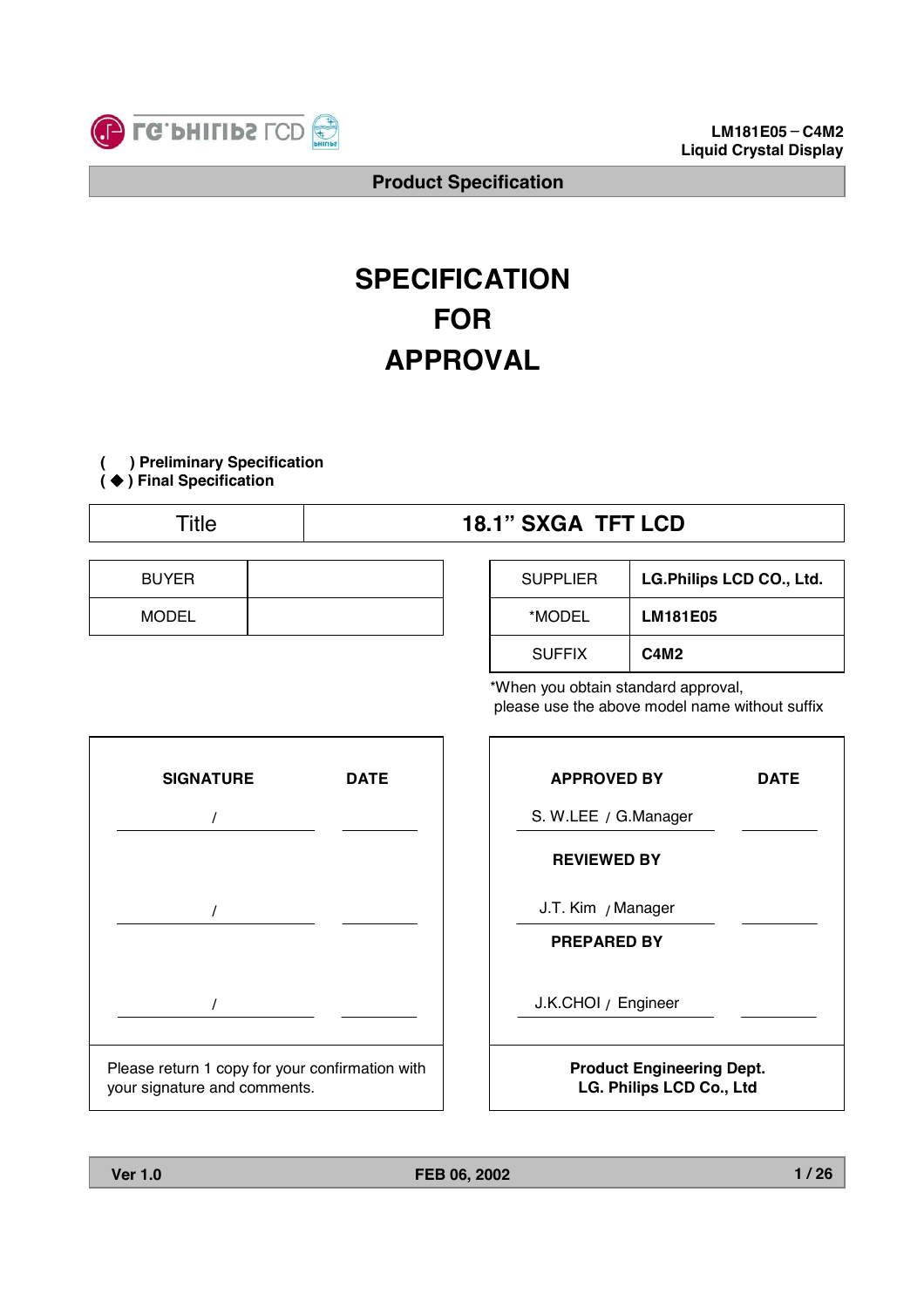

## **CONTENTS**

| NO.            | <b>ITEM</b>                       | Page           |
|----------------|-----------------------------------|----------------|
|                | <b>COVER</b>                      | 1              |
| ٠              | <b>CONTENTS</b>                   | $\overline{2}$ |
| ٠              | <b>RECORD OF REVISIONS</b>        | 3              |
| $\mathbf{1}$   | <b>GENERAL DESCRIPTION</b>        | 4              |
| $\overline{2}$ | ABSOLUTE MAXIMUM RATINGS          | 5              |
| 3              | ELECTRICAL SPECIFICATIONS         | 6              |
| $3 - 1$        | ELECTRICAL CHARACTERISTICS        | 6              |
| $3 - 2$        | <b>INTERFACE CONNECTIONS</b>      | 8              |
| $3-3$          | SIGNAL TIMING SPECIFICATIONS      | 11             |
| $3 - 4$        | SIGNAL TIMING WAVE FORMS          | 12             |
| $3-5$          | <b>COLOR INPUT DATA REFERANCE</b> | 13             |
| $3-6$          | POWER SEQUENCE                    | 14             |
| 4              | <b>OPTICAL SPECIFICATIONS</b>     | 15             |
| 5              | <b>MECHANICAL CHARACTERISTICS</b> | 19             |
| 6              | <b>RELIABILITY</b>                | 22             |
| $\overline{7}$ | <b>INTERNATIONAL STANDARDS</b>    | 23             |
| $7 - 1$        | <b>SAFETY</b>                     | 23             |
| $7 - 2$        | <b>EMC</b>                        | 23             |
| 8              | <b>PACKING</b>                    | 24             |
| $8 - 1$        | DESIGNATION OF LOT MARK           | 24             |
| $8 - 2$        | <b>PACKING FORM</b>               | 24             |
| 9              | <b>PRECAUTIONS</b>                | 25             |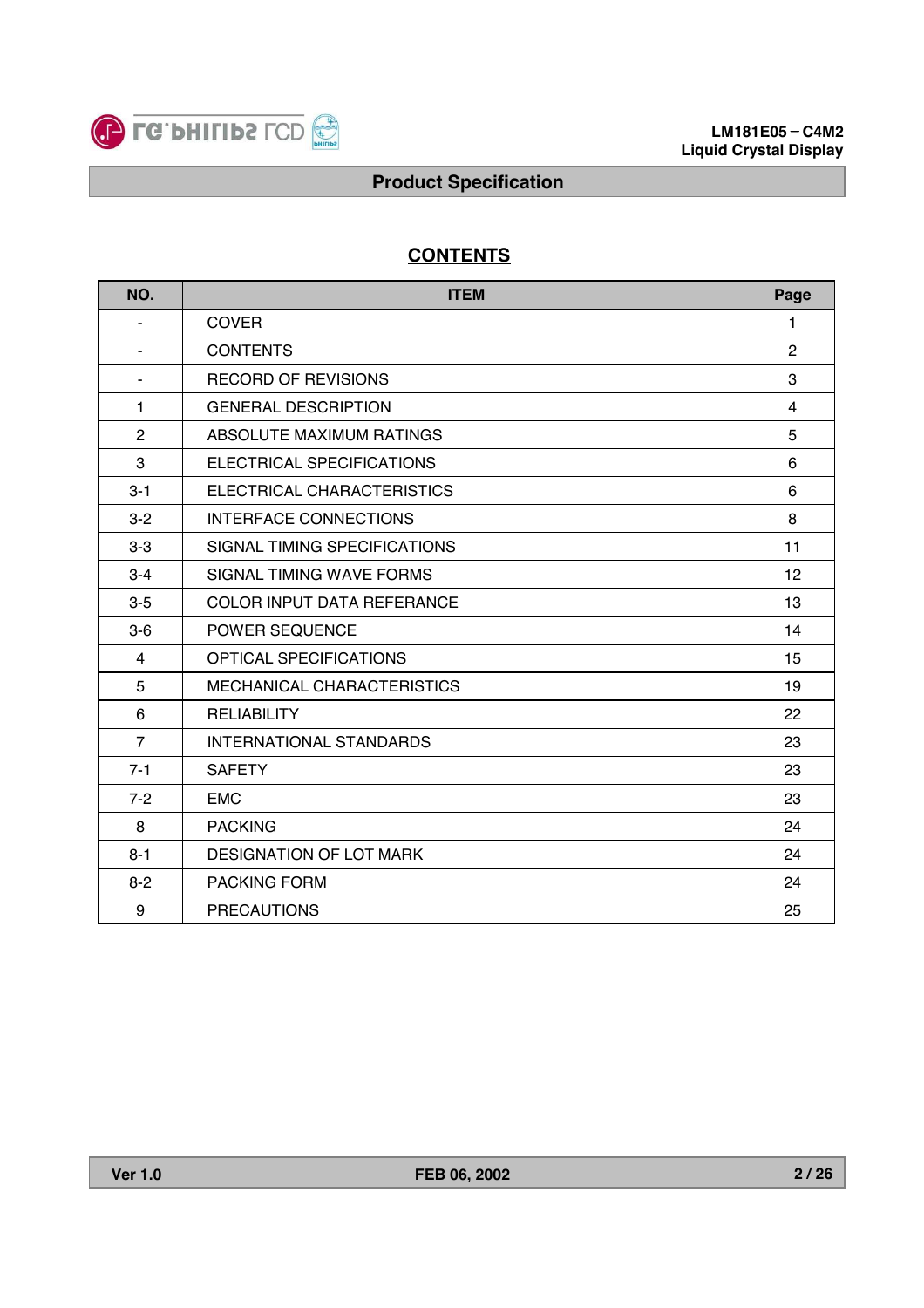

## **RECORD OF REVISIONS**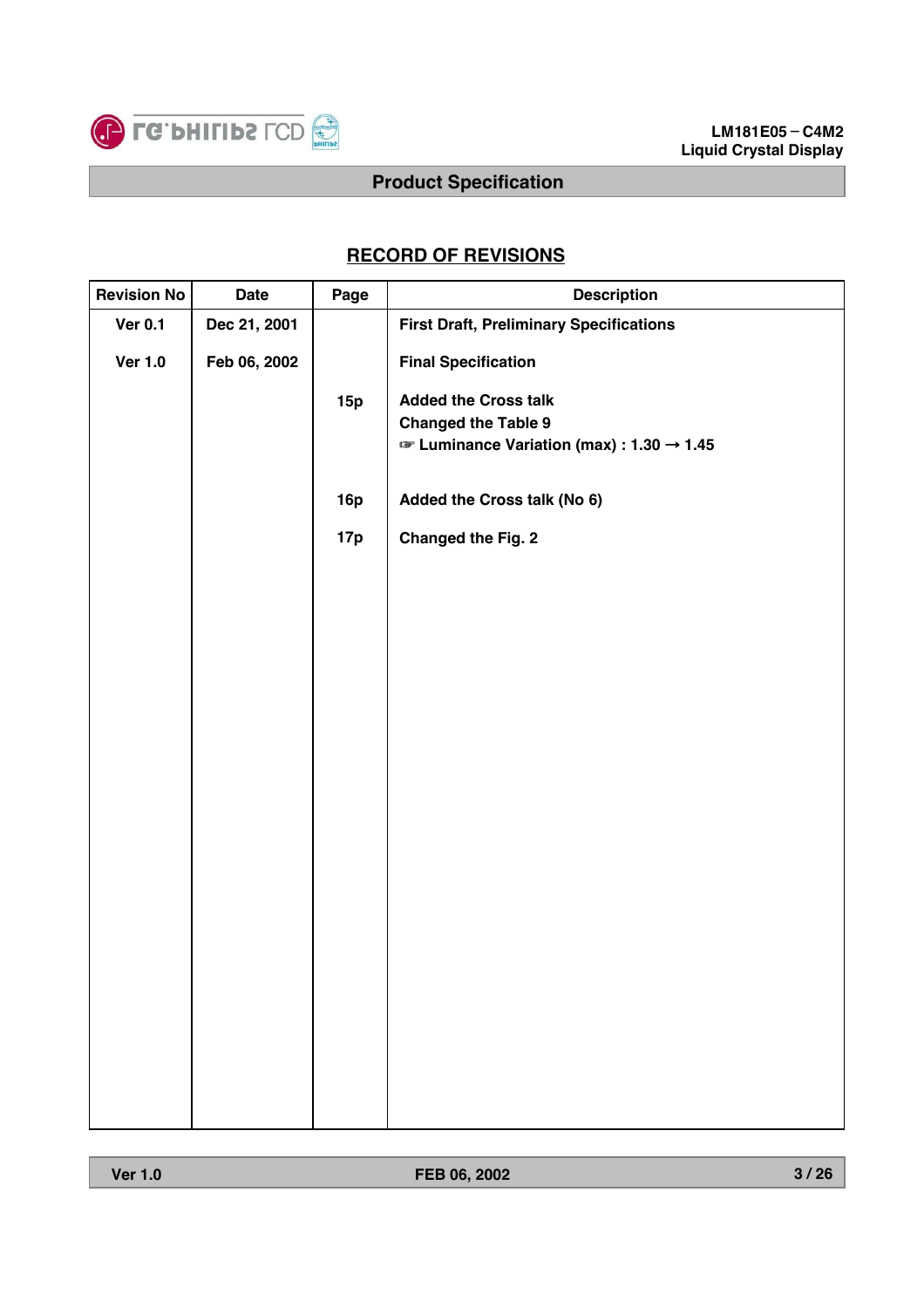

## **1. General Description**

The LM181E05-C4M2 is a Color Active Matrix Liquid Crystal Display with an integral Cold Cathode Fluorescent Lamp(CCFL) backlight system. The matrix employs a-Si Thin Film Transistor as the active element.

It is a transmissive type display operating in the normally black mode. This TFT-LCD has a 18.1 inch diagonally measured active display area with SXGA resolution(1024 vertical by 1280 horizontal pixel array).

Each pixel is divided into Red, Green and Blue sub-pixels or dots which are arranged in vertical stripes. Gray scale or the brightness of the sub-pixel color is determined with a 8-bit gray scale signal for each dot,

thus, presenting a palette of more than 16,777,216 colors.

The LM181E05-C4M2 has been designed to apply the interface method that enables low power, high speed,low EMI. FPD Link must be used as a LVDS(Low Voltage Differential Signaling) chip.

The LM181E05-C4M2 is intended to support applications where thin thickness, wide viewing angle, low power are critical factors and graphic displays are important. In combination with the vertical arrangement of the sub-pixels, the LM181E05-C4M2 characteristics provide an excellent flat panel display for office automation products such as monitors.



## **General Features**

| Active screen size       | 18.1 inches (45.974cm) diagonal                                        |  |  |  |
|--------------------------|------------------------------------------------------------------------|--|--|--|
| <b>Outline Dimension</b> | 389.0(H) x 317.2(V) x 27.0(D) mm(Typ.)                                 |  |  |  |
| <b>Pixel Pitch</b>       | $0.2805$ mm x 0.2805 mm                                                |  |  |  |
| <b>Pixel Format</b>      | 1280 horizontal By 1024 vertical Pixels RGB stripe arrangement         |  |  |  |
| Color depth              | 8-bits, 16,777,216 colors                                              |  |  |  |
| Luminance, white         | 250 cd/m <sup>2</sup> (Typ.)                                           |  |  |  |
| <b>Power Consumption</b> | Total 31.62 Watt(Typ.), (4.32Watt @Vcc, 27.3 Watt @250cd/m [Lamp=7mA]) |  |  |  |
| Weight                   | 3100g (Typ.)                                                           |  |  |  |
| Display operating mode   | Transmissive mode, normally black                                      |  |  |  |
| Surface treatments       | Hard coating (3H), Anti-glare treatment of the front polarizer         |  |  |  |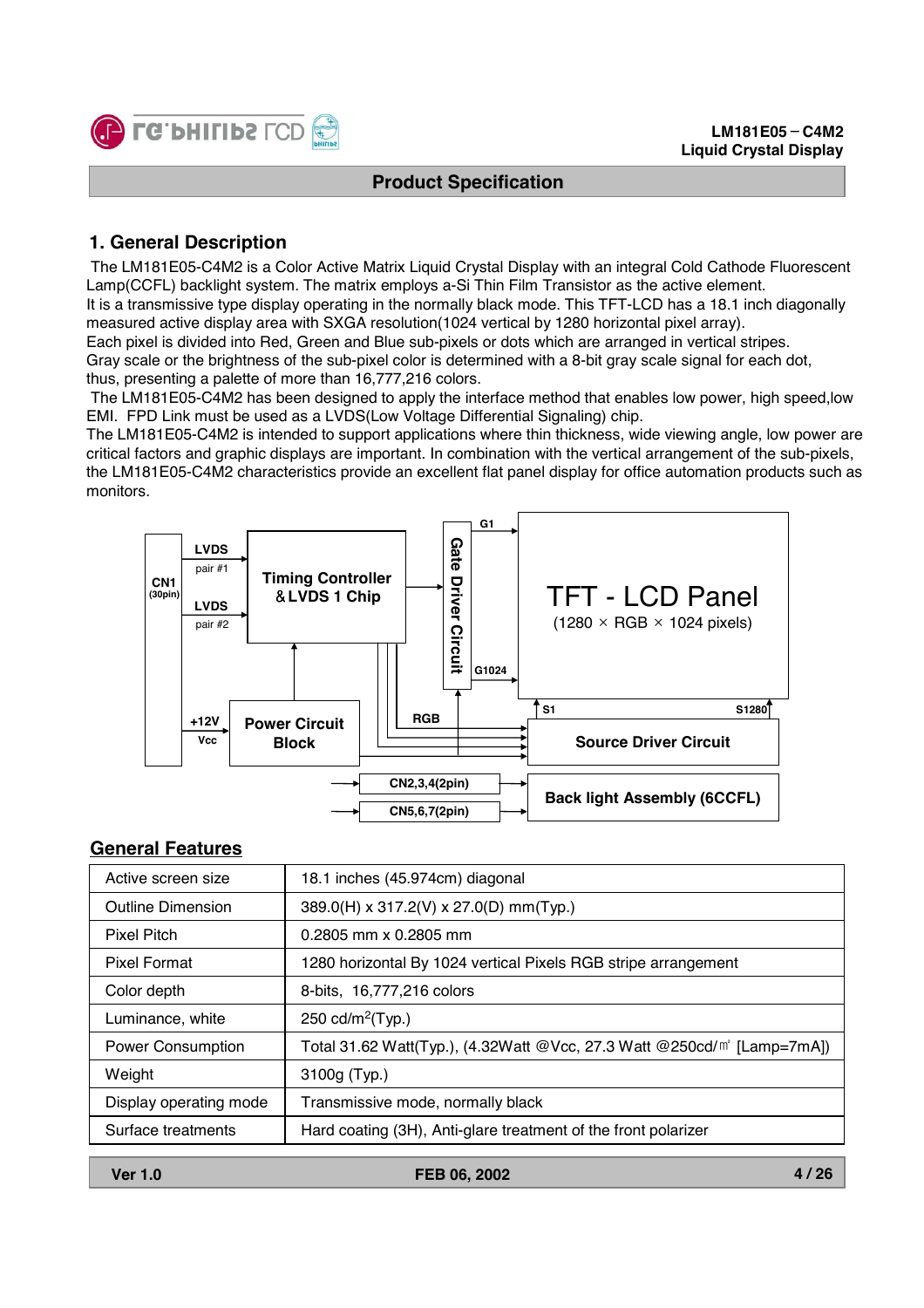

## **2. Absolute Maximum Ratings**

The following are maximum values which, if exceeded, may cause faulty operation or damage to the unit.

#### **Table 1. ABSOLUTE MAXIMUM RATINGS**

| <b>Parameter</b>                                                                                                                           |                                                                                          | <b>Values</b>                   |                                             |                                       | <b>Notes</b>     |  |
|--------------------------------------------------------------------------------------------------------------------------------------------|------------------------------------------------------------------------------------------|---------------------------------|---------------------------------------------|---------------------------------------|------------------|--|
|                                                                                                                                            | Symbol                                                                                   | Min.                            | Max.                                        | <b>Units</b>                          |                  |  |
| Power Input Voltage<br><b>Operating Temperature</b><br>Storage Temperature<br><b>Operating Ambient Humidity</b><br><b>Storage Humidity</b> | $V^{\rm CC}$<br>$\mathsf{T}_{\mathsf{OP}}$<br><b>ST</b><br>$H_{OP}$<br>$H_{\mathrm{ST}}$ | $-0.3$<br>0<br>$-20$<br>20<br>5 | $+14.0$<br>$+50$<br>$+60$<br>$+95$<br>$+95$ | $V_{dc}$<br>ο°<br>ົົ<br>% $RH$<br>%RH | at 25 $^\circ$ C |  |

Note : 1. Temperature and relative humidity range are shown in the figure below. Wet bulb temperature should be 39 °C Max, and no condensation of water.







**Dry Bulb Temperature [**  $^{\circ}$ **C**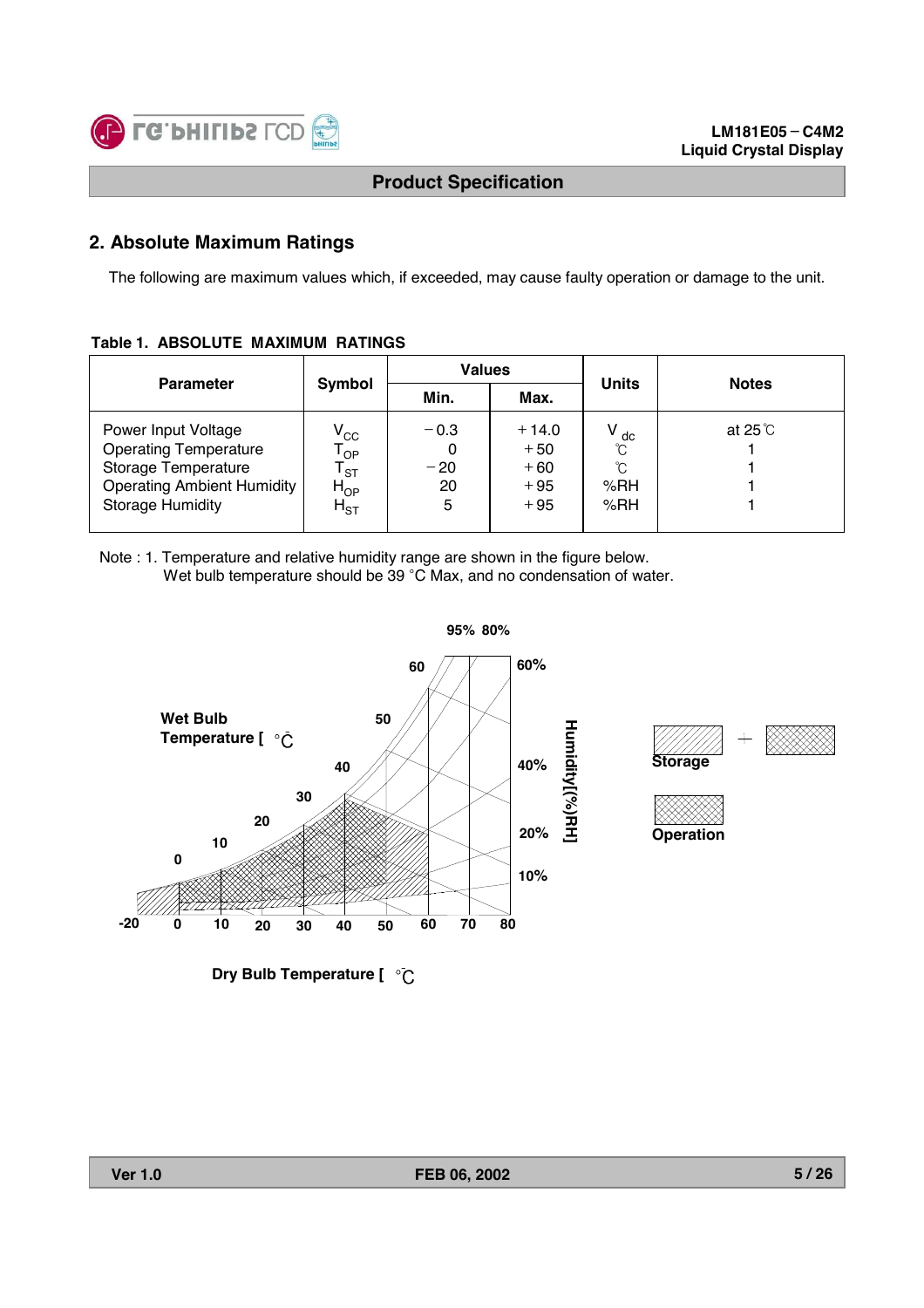

## **3. Electrical Specifications**

#### **3-1. Electrical Characteristics**

The LM181E05-C4M2 requires two power inputs. One is employed to power the LCD electronics and to drive the TFT array and liquid crystal. The second input which powers the CCFL, is typically generated by an inverter. The inverter is an external unit to the LCD.

|  |  |  | <b>Table 2. ELECTRICAL CHARACTERISTICS</b> |
|--|--|--|--------------------------------------------|
|--|--|--|--------------------------------------------|

| <b>Parameter</b>                    | Symbol        | <b>Values</b> |          |          | <b>Units</b>            | <b>Notes</b> |  |
|-------------------------------------|---------------|---------------|----------|----------|-------------------------|--------------|--|
|                                     |               | Min.          | Typ.     | Max.     |                         |              |  |
| MODULE:                             |               |               |          |          |                         |              |  |
| Power Supply Input Voltage          | $V_{\rm CC}$  | 11.4          | 12.0     | 12.6     | V(DC)                   |              |  |
| <b>Power Supply Input Current</b>   | $_{\rm lcc}$  |               | 0.36     | 0.71     | A                       |              |  |
| Differential Impedance              | Zm            | 90            | 100      | 110      | Ohm                     | 2            |  |
| <b>Power Consumption</b>            | $P_{C}$       |               | 4.32     | 8.52     | Watts                   |              |  |
| <b>Rush Current</b>                 | <b>I</b> RUSH |               | 4.6      | 6.0      | A                       | 3            |  |
| LAMP:                               |               |               |          |          |                         |              |  |
| <b>Operating Voltage</b>            | $V_{BL}$      | 630(8.0)      | 650(7.0) | 755(3.0) | <b>V</b> <sub>RMS</sub> | 4            |  |
| <b>Operating Current</b>            | <b>I</b> BL   | 3.0           | 7.0      | 8.0      | mA <sub>RMS</sub>       |              |  |
| <b>Established Starting Voltage</b> | $V_{\rm S}$   |               |          |          |                         | 5            |  |
| at $25^\circ$ C                     |               |               |          | 1,000    | <b>V</b> <sub>RMS</sub> |              |  |
| at 0℃                               |               |               |          | 1,300    | <b>V</b> <sub>RMS</sub> |              |  |
| <b>Operating Frequency</b>          | $F_{BL}$      | 45            | 55       | 65       | <b>KHz</b>              | 6            |  |
| <b>Discharge Stabilization Time</b> | $T_{\rm S}$   |               |          | 3        | <b>Minutes</b>          |              |  |
| Power Consumption(6CCFL's)          | $P_{BL}$      |               | 27.30    | 30.03    | Watts                   | 8            |  |
| Life Time                           |               | 30,000        |          |          | <b>Hrs</b>              | 9            |  |

## Note : **The design of the inverter must have specifications for the lamp in LCD Assembly.**

The performance of the Lamp in LCM, for example life time or brightness, is extremely influenced by the characteristics of the DC-AC inverter. So all the parameters of an inverter should be carefully designed so as not to produce too much leakage current from high-voltage output of the inverter.

When you design or order the inverter, please make sure unwanted lighting caused by the mismatch of the lamp and the inverter(no lighting, flicker, etc) never occurs. When you confirm it, the LCD Assembly should be operated in the same condition as installed in you instrument.

Requirements for a system inverter design, which is intended to have a better display performance, a better power efficiency and a more reliable lamp.

It shall help increase the lamp lifetime and reduce its leakage current.

- a. The asymmetry rate of the inverter waveform should be 10% below;
- b. The distortion rate of the waveform should be within  $\sqrt{2} \pm 10\%$ ;
- c. The ideal sine wave form shall be symmetric in positive and negative polarities.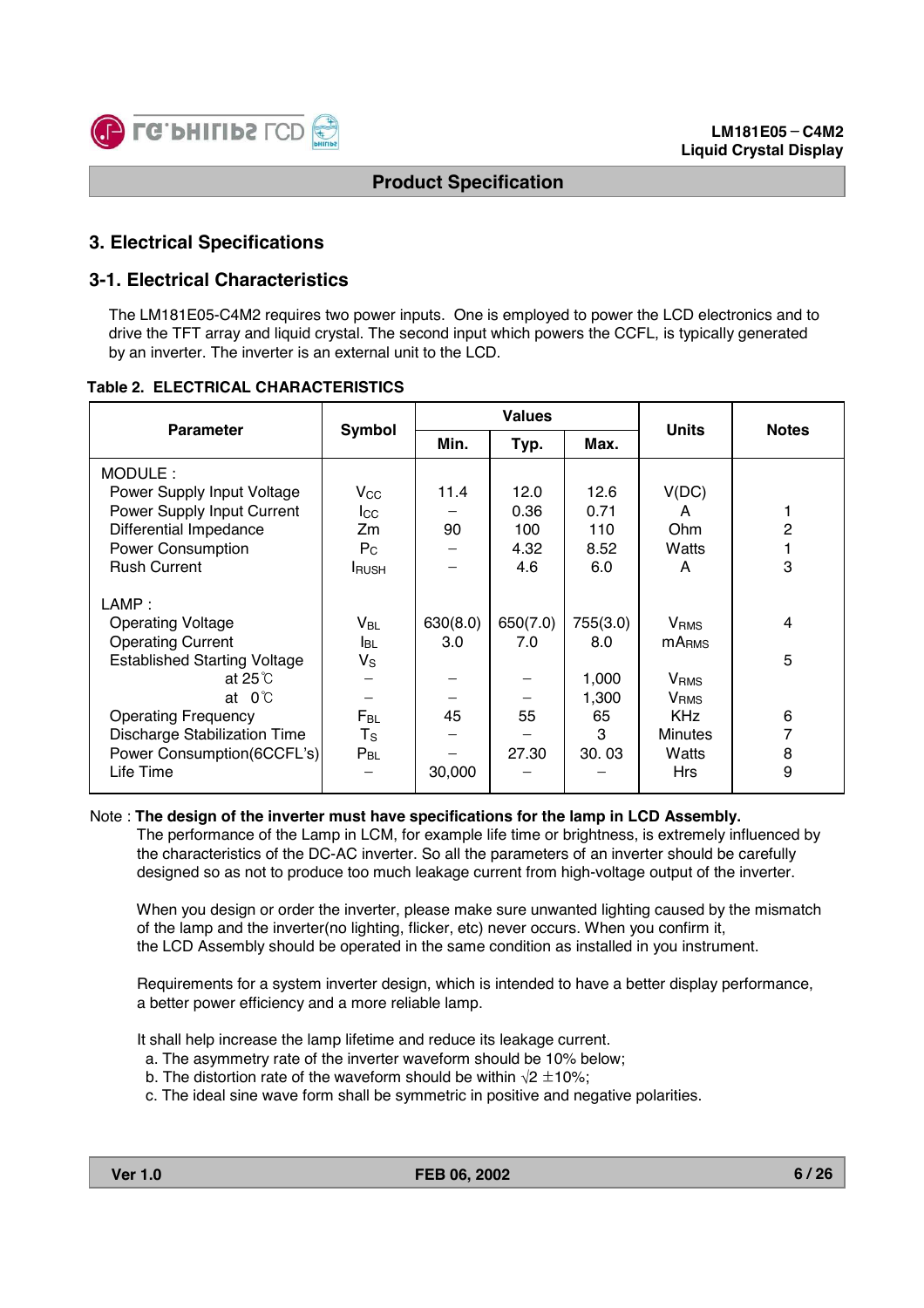



- 1. The specified current and power consumption are under the  $V_{CC}=12.0V$ ,  $25^{\circ}C$ ,  $f_V=60Hz$  condition, Typical supply current is measured at the condition of 8 X 6 chess pattern(white  $\&$  black)
- 2. This impedance value is for impedance matching between LVDS  $T<sub>x</sub>$  and the mating connector of the LCD.
- 3. The duration of rush current is about 20ms.
- 4. The variance of the voltage is  $\pm$  10%.
- 5. The voltage above  $V_{BS}$  should be applied to the lamps for more than 1 second for start-up. Otherwise, the lamps may not be turned on.
- 6. The output of the inverter must have symmetrical (negative and positive) voltage waveform and symmetrical current waveform.(Unsymmetrical ratio is less than 10%) Please do not use the inverter which has unsymmetrical voltage and unsymmetrical current and spike wave. Lamp frequency may produce interface with horizontal synchronous frequency and as a result this may cause beat on the display. Therefore lamp frequency shall be as away possible from the horizontal synchronous frequency and from its harmonics in order to prevent interference.
- 7. Let's define the brightness of the lamp after being lighted for 5 minutes as 100%.
- $T<sub>s</sub>$  is the time required for the brightness of the center of the lamp to be not less than 95%. The used lamp current is the lamp typical current.
- 8. The lamp power consumption shown above does not include loss of external inverter. The used lamp current is the lamp typical current.
- 9. The life time is determined as the time at which brightness of the lamp is 50% compared to that of initial value at the typical lamp current on condition of continuous operating at  $25 \pm 2^{\circ}\text{C}$ .

Typical life time shall be defined that remained rate maintains over 50% of total amount at the life test.

◆ Do not attach a conductive tape to lamp connecting wire. If the lamp wire attach to a conducting tape, TFT-LCD Module has a low luminance and the inverter has abnormal action. Because leakage current is occurred between lamp wire and conducting tape.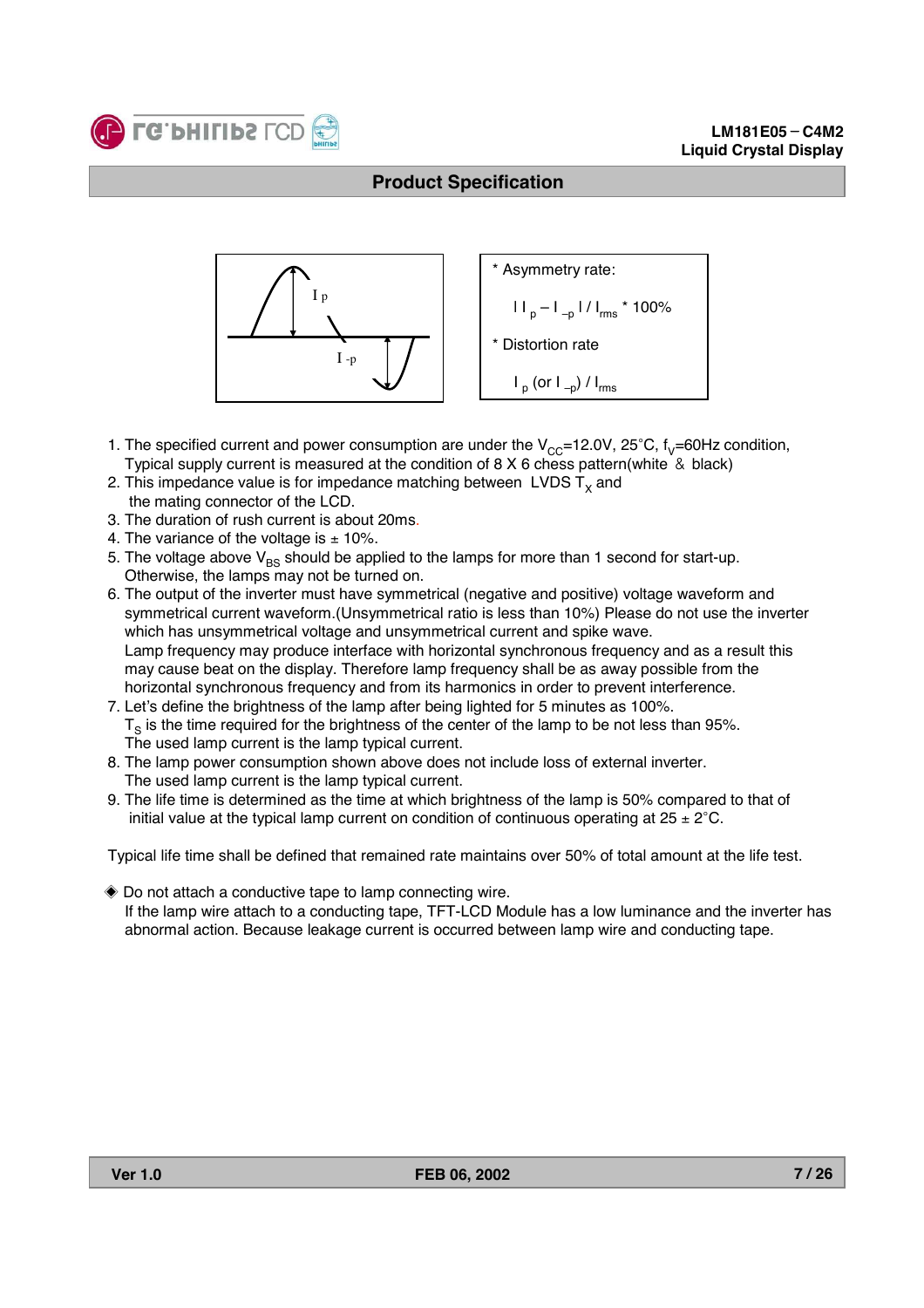

## **3-2. Interface Connections**

Interface chip must be used LVDS, part No. DS90CF383MTD(Transmitter) made by Nation Semiconductor. Or used the compatible interface chips(TI:SN75LVDS83, Thine).

This LCD employs seven interface connections, a 30-pin connector is used for the module electronics interface. Six 2-pin connectors are used for the integral back-light system.

The electronics interface connector is a model 55177-3091 manufactured by MOLEX. The pin configuration for the connector is shown in the table 3.

#### **Table 3. MODULE CONNECTOR PIN CONFIGURATION(LVDS)**

| Pin            | Symbol            | Description                               |             |
|----------------|-------------------|-------------------------------------------|-------------|
| 1              | <b>Vcc</b>        | Supply voltage for LCD module             |             |
| $\overline{c}$ | <b>Vcc</b>        | Supply voltage for LCD module             |             |
| 3              | <b>Vcc</b>        | Supply voltage for LCD module             |             |
| 4              | <b>Vcc</b>        | Supply voltage for LCD module             |             |
| 5              | <b>GND</b>        | Ground                                    |             |
| $\,6$          | <b>GND</b>        | Ground                                    |             |
| $\overline{7}$ | <b>SROM</b>       | Minus signal of even channel 0 (LVDS)     |             |
| 8              | <b>SROP</b>       | Plus signal of even channel 0 (LVDS)      |             |
| 9              | SR <sub>1</sub> M | Minus signal of even channel 1 (LVDS)     |             |
| 10             | SR <sub>1</sub> P | Plus signal of even channel 1 (LVDS)      |             |
| 11             | SR <sub>2M</sub>  | Minus signal of even channel 2 (LVDS)     |             |
| 12             | SR <sub>2</sub> P | Plus signal of even channel 2 (LVDS)      | Second data |
| 13             | <b>SCLKINM</b>    | Minus signal of even clock channel (LVDS) |             |
| 14             | <b>SCLKINP</b>    | Plus signal of even clock channel (LVDS)  |             |
| 15             | SR3M              | Minus signal of even channel 3 (LVDS)     |             |
| 16             | SR <sub>3</sub> P | Plus signal of even channel 3 (LVDS)      |             |
| 17             | <b>GND</b>        | Ground                                    |             |
| 18             | <b>GND</b>        | Ground                                    |             |
| 19             | <b>FROM</b>       | Minus signal of odd channel 0 (LVDS)      |             |
| 20             | <b>FR0P</b>       | Plus signal of odd channel 0 (LVDS)       |             |
| 21             | FR <sub>1</sub> M | Minus signal of odd channel 1 (LVDS)      |             |
| 22             | FR <sub>1</sub> P | Plus signal of odd channel 1 (LVDS)       |             |
| 23             | FR <sub>2</sub> M | Minus signal of odd channel 2 (LVDS)      | First data  |
| 24             | FR <sub>2</sub> P | Plus signal of odd channel 2 (LVDS)       |             |
| 25             | <b>FCLKINM</b>    | Minus signal of odd clock channel (LVDS)  |             |
| 26             | <b>FCLKINP</b>    | Plus signal of odd clock channel (LVDS)   |             |
| 27             | FR3M              | Minus signal of odd channel 3 (LVDS)      |             |
| 28             | FR <sub>3</sub> P | Plus signal of odd channel 3 (LVDS)       |             |
| 29             | <b>GND</b>        | Ground                                    |             |
| 30             | <b>GND</b>        | Ground                                    |             |
|                |                   |                                           |             |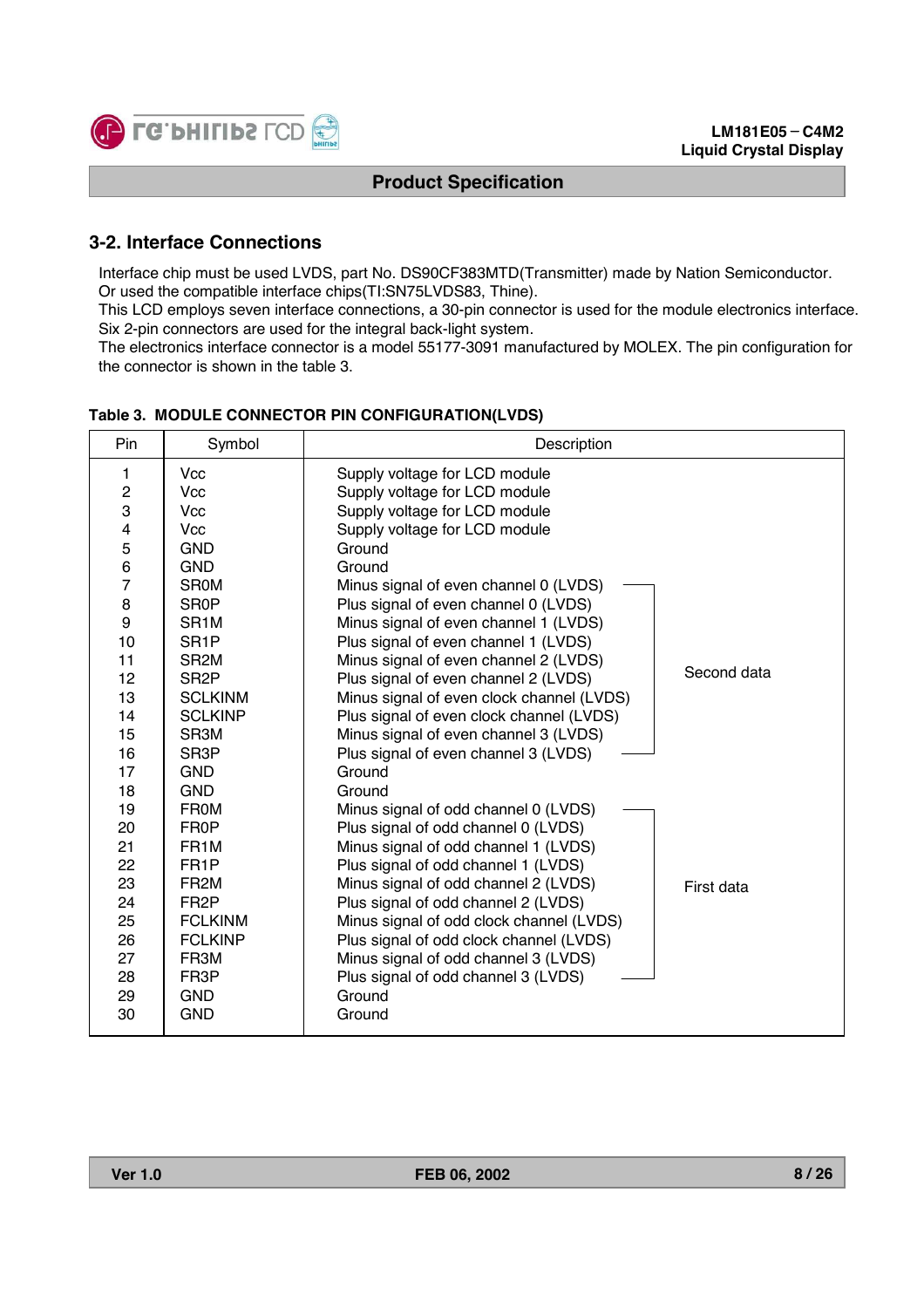

The backlight interface connector is a model BHSR-02VS-1, manufactured by JST. The mating connector part number is SM02B-BHS-1 or equivalent.

The pin configuration for the connector is shown in the table 4.

#### **Table 4. BACKLIGHT CONNECTOR PIN CONFIGURATION**

| Pin | Symbol | Description                                  | <b>Notes</b> |
|-----|--------|----------------------------------------------|--------------|
|     | HV     | Power supply for lamp<br>(High voltage side) |              |
| 2   | LV     | Power supply for lamp<br>(Low voltage side)  |              |

Note : 1. The high voltage side terminal is colored Pink & Blue & Gray.

2. The low voltage side terminal is all White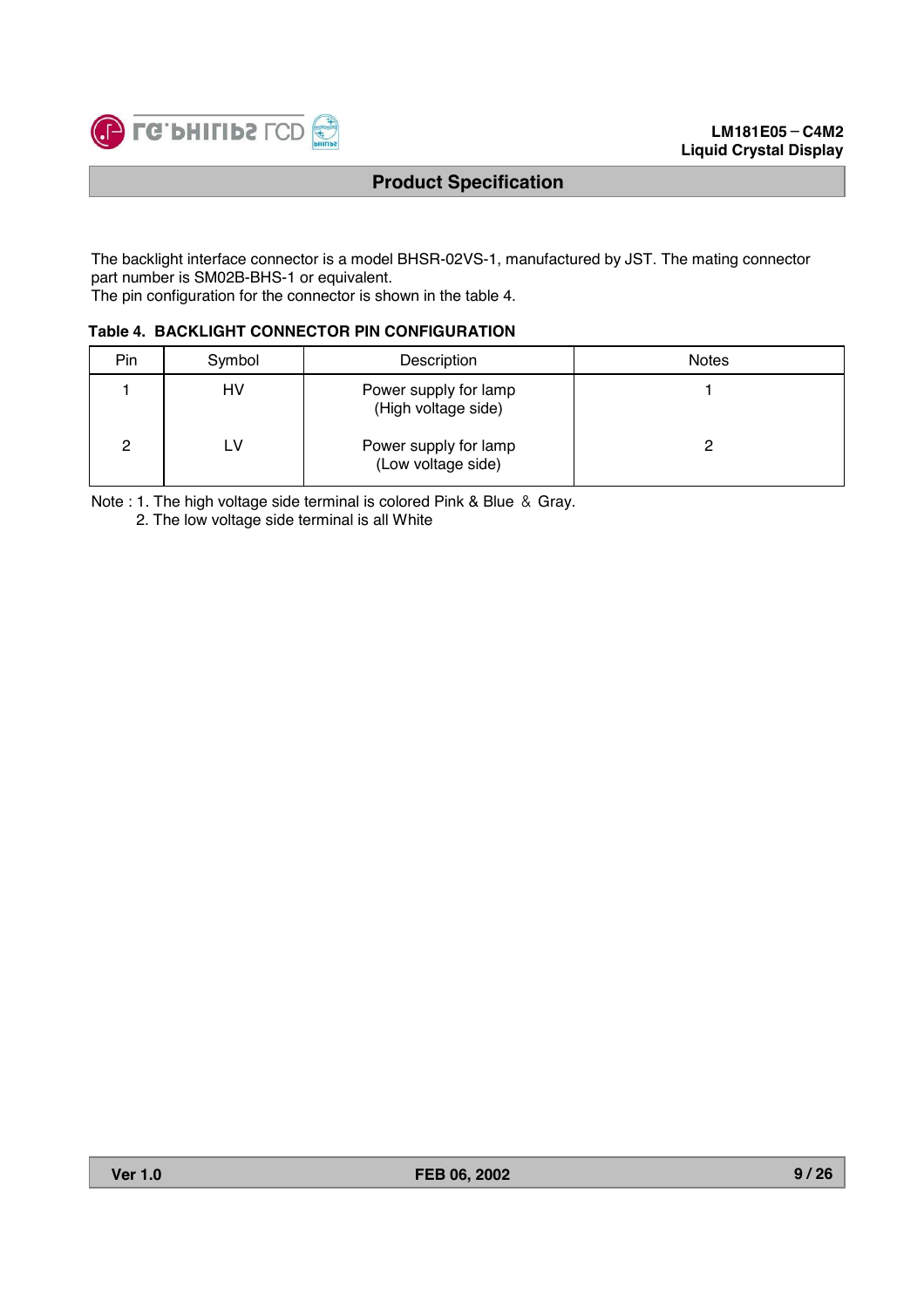

#### **LM181E05 - C4M2 Liquid Crystal Display**

## **Product Specification**

| Pin#                    | <b>Pin Name</b> | <b>Require Signal</b>      | Pin $#$ | <b>Pin Name</b>         | <b>Require Signal</b>                    |
|-------------------------|-----------------|----------------------------|---------|-------------------------|------------------------------------------|
| $\mathbf{1}$            | <b>VCC</b>      | Power Supply for TTL Input | 29      | <b>GND</b>              | Ground pin for TTL                       |
| $\overline{c}$          | D <sub>5</sub>  | TTL Input (R7)             | 30      | D <sub>26</sub>         | TTL Input (DE)                           |
| 3                       | D <sub>6</sub>  | TTL Input (R5)             | 31      | T <sub>x</sub> CLKIN    | TTL Level clock Input                    |
| $\overline{\mathbf{4}}$ | D7              | TTL Input (G0)             | 32      | PWR DWN                 | Power Down Input                         |
| 5                       | <b>GND</b>      | Ground pin for TTL         | 33      | PLL GND                 | Ground pin for PLL                       |
| 6                       | D <sub>8</sub>  | TTL Input (G1)             | 34      | PLL VCC                 | Power Supply for PLL                     |
| $\overline{7}$          | D <sub>9</sub>  | TTL Input (G2)             | 35      | PLL GND                 | Ground pin for PLL                       |
| 8                       | D10             | TTL Input (G6)             | 36      | LVDS GND                | Ground pin for LVDS                      |
| 9                       | <b>VCC</b>      | Power Supply for TTL Input | 37      | $TxOUT3 +$              | Positive LVDS differential data output 3 |
| 10                      | D <sub>11</sub> | TTL Input (G7)             | 38      | $TxOUT3 -$              | Negative LVDS differential data output 3 |
| 11                      | D <sub>12</sub> | TTL Input (G3)             | 39      | $T_{\text{X}}$ CLKOUT + | Positive LVDS differential clock output  |
| 12                      | D <sub>13</sub> | TTL Input (G4)             | 40      | $T_X$ CLKOUT-           | Negative LVDS differential clock output  |
| 13                      | GND             | Ground pin for TTL         | 41      | $T_X$ OUT2+             | Positive LVDS differential data output 2 |
| 14                      | D <sub>14</sub> | TTL Input (G5)             | 42      | $T_X$ OUT2-             | Negative LVDS differential data output 2 |
| 15                      | D <sub>15</sub> | TTL Input (B0)             | 43      | LVDS GND                | Ground pin for LVDS                      |
| 16                      | D <sub>16</sub> | TTL Input (B6)             | 44      | <b>LVDS VCC</b>         | Power Supply for LVDS                    |
| 17                      | <b>VCC</b>      | Power Supply for TTL Input | 45      | $T_X$ OUT1+             | Positive LVDS differential data output 1 |
| 18                      | D <sub>17</sub> | TTL Input (B7)             | 46      | $T_X$ OUT1 -            | Negative LVDS differential data output 1 |
| 19                      | D <sub>18</sub> | TTL Input (B1)             | 47      | $T_X$ OUT0+             | Positive LVDS differential data output 0 |
| 20                      | D19             | TTL Input (B2)             | 48      | $T_X$ OUT0 $-$          | Negative LVDS differential data output 0 |
| 21                      | <b>GND</b>      | Ground pin for TTL Input   | 49      | LVDS GND                | Ground pin for LVDS                      |
| 22                      | D <sub>20</sub> | TTL Input (B3)             | 50      | D <sub>27</sub>         | TTL Input (R6)                           |
| 23                      | D <sub>21</sub> | TTL Input (B4)             | 51      | D <sub>0</sub>          | TTL Input (R0)                           |
| 24                      | D <sub>22</sub> | TTL Input (B5)             | 52      | D <sub>1</sub>          | TTL Input (R1)                           |
| 25                      | D <sub>23</sub> | TTL Input (RSVD)           | 53      | GND                     | Ground pin for TTL                       |
| 26                      | <b>VCC</b>      | Power Supply for TTL Input | 54      | D <sub>2</sub>          | TTL Input (R2)                           |
| 27                      | D <sub>24</sub> | TTL Input (HSYNC)          | 55      | D <sub>3</sub>          | TTL Input (R3)                           |
| 28                      | D <sub>25</sub> | TTL Input (VSYNC)          | 56      | D <sub>4</sub>          | TTL Input (R4)                           |

#### **Table 5. REQUIRED SIGNAL ASSIGNMENT FOR FlatLink Transmitter**

Notes : Refer to LVDS Transmitter Data Sheet for detail descriptions.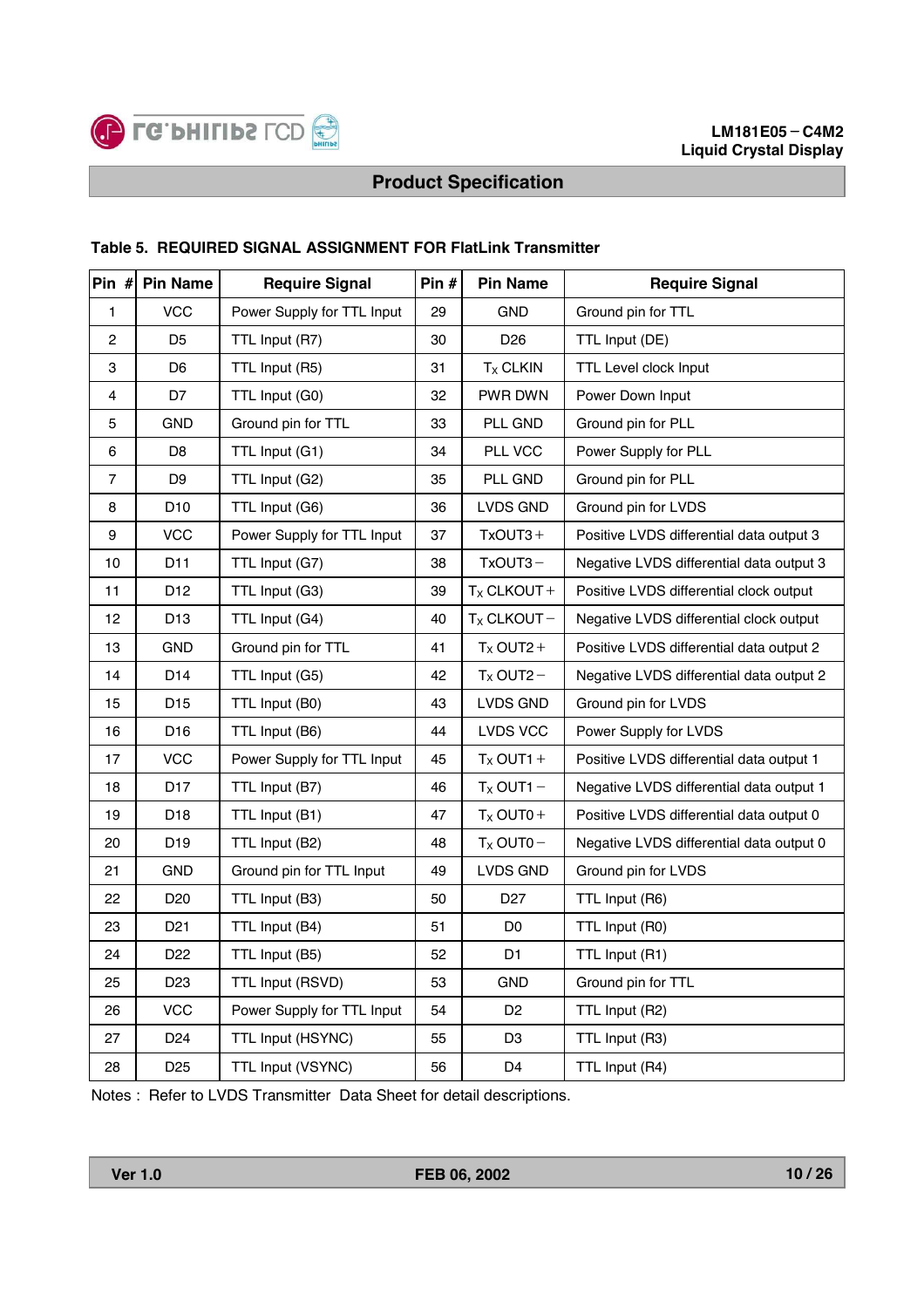

## **3-3. Signal Timing Specifications**

This is the signal timing required at the input of the LVDS Transmitter. All of the interface signal timing should be satisfied with the following specifications for it's proper operation.

## **Table 6. TIMING TABLE**

|                             | <b>ITEM</b>                   | <b>SYMBOL</b>      | <b>MIN</b> | <b>TYP</b> | <b>MAX</b>        | <b>UNIT</b> | <b>NOTES</b> |
|-----------------------------|-------------------------------|--------------------|------------|------------|-------------------|-------------|--------------|
| <b>Dclk</b>                 | Period                        |                    | 18.18      | 18.52      | 18.87             | ns          |              |
|                             | Frequency                     |                    | 53.0       | 54.0       | 55.0              | <b>MHz</b>  |              |
|                             | Period                        | $t_{HP}$           | 784        | 844        | 904               |             |              |
| Hsync                       | Width                         | $t_{WH}$           | 8          | 56         | 240               | $t_{CLK}$   |              |
|                             | Frequency                     | $f_h$              | 58.63      | 63.98      | 70.16             | <b>KHz</b>  |              |
|                             | Period                        | $t_{VP}$           | 1034       | 1066       | 1098              | $t_{HP}$    |              |
| Vsync                       | Frequency                     | $f_V$              | 59         | 60         | 61                | Hz          |              |
|                             | Width                         | $t_{\rm WV}$       | 2          | 3          | 24                | $t_{HP}$    |              |
|                             | <b>Horizontal Valid</b>       | $t_{HV}$           | 640        | 640        | 640               |             |              |
|                             | Horizontal Back Porch         | $t_{\sf HBP}$      | 12         | 124        |                   |             |              |
|                             | <b>Horizontal Front Porch</b> | $t$ HFP            | 8          | 24         |                   | $t_{CLK}$   |              |
| DE                          | <b>Horizontal Blank</b>       |                    | 144        |            | $t_{HP} - t_{HV}$ |             |              |
| (Data<br>Enable)            | <b>Vertical Valid</b>         | $t_{\rm VV}$       | 1024       | 1024       | 1024              |             |              |
|                             | <b>Vertical Back Porch</b>    | $t_{\mathsf{VBP}}$ | 1          | 38         |                   |             |              |
| <b>Vertical Front Porch</b> |                               | $t_{\sf VFP}$      | 1          | 1          |                   | $t_{HP}$    |              |
|                             | <b>Vertical Blank</b>         |                    | 10         |            | $t_{VP} - t_{VV}$ |             |              |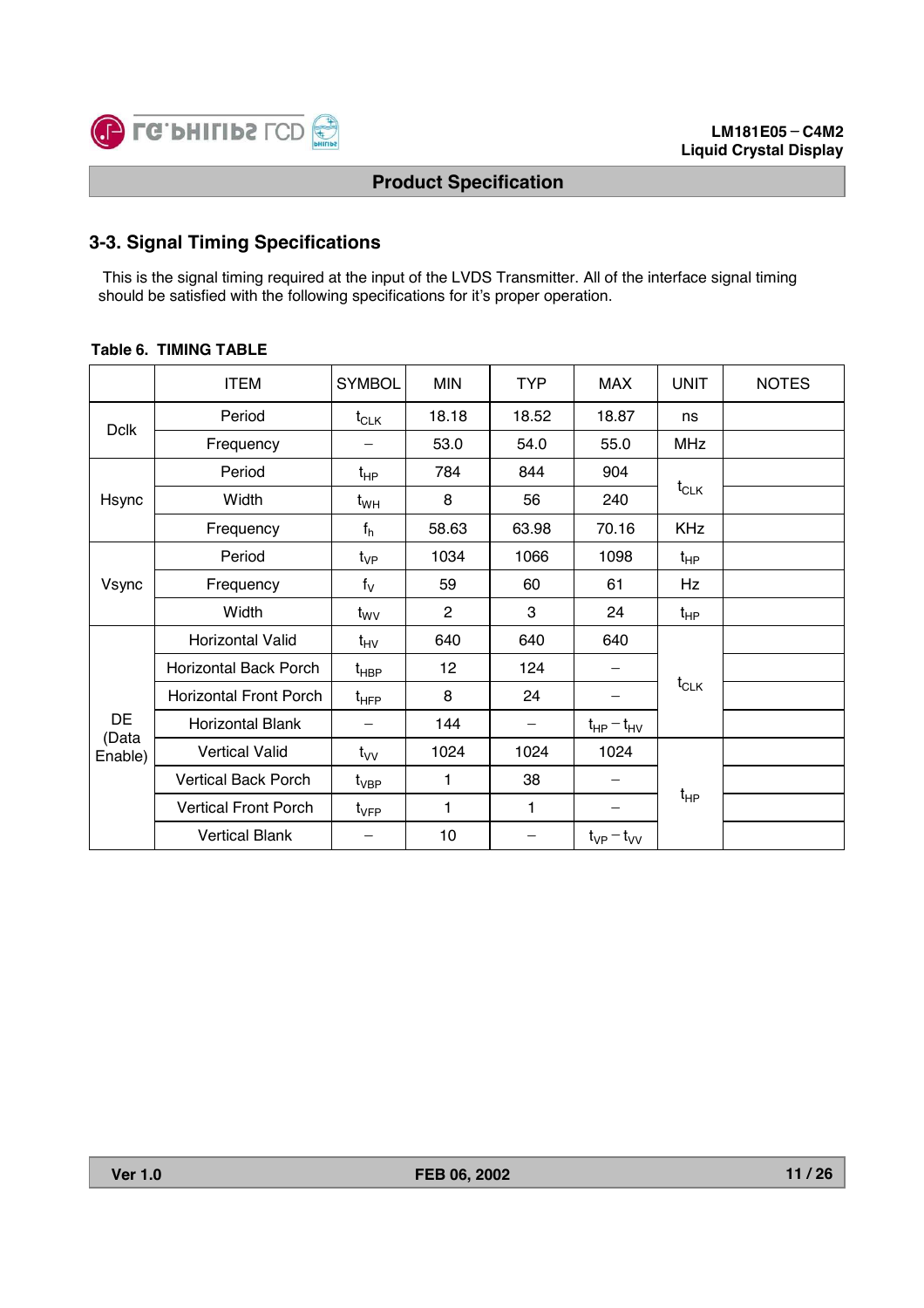

## **3-4. Signal Timing Waveforms**

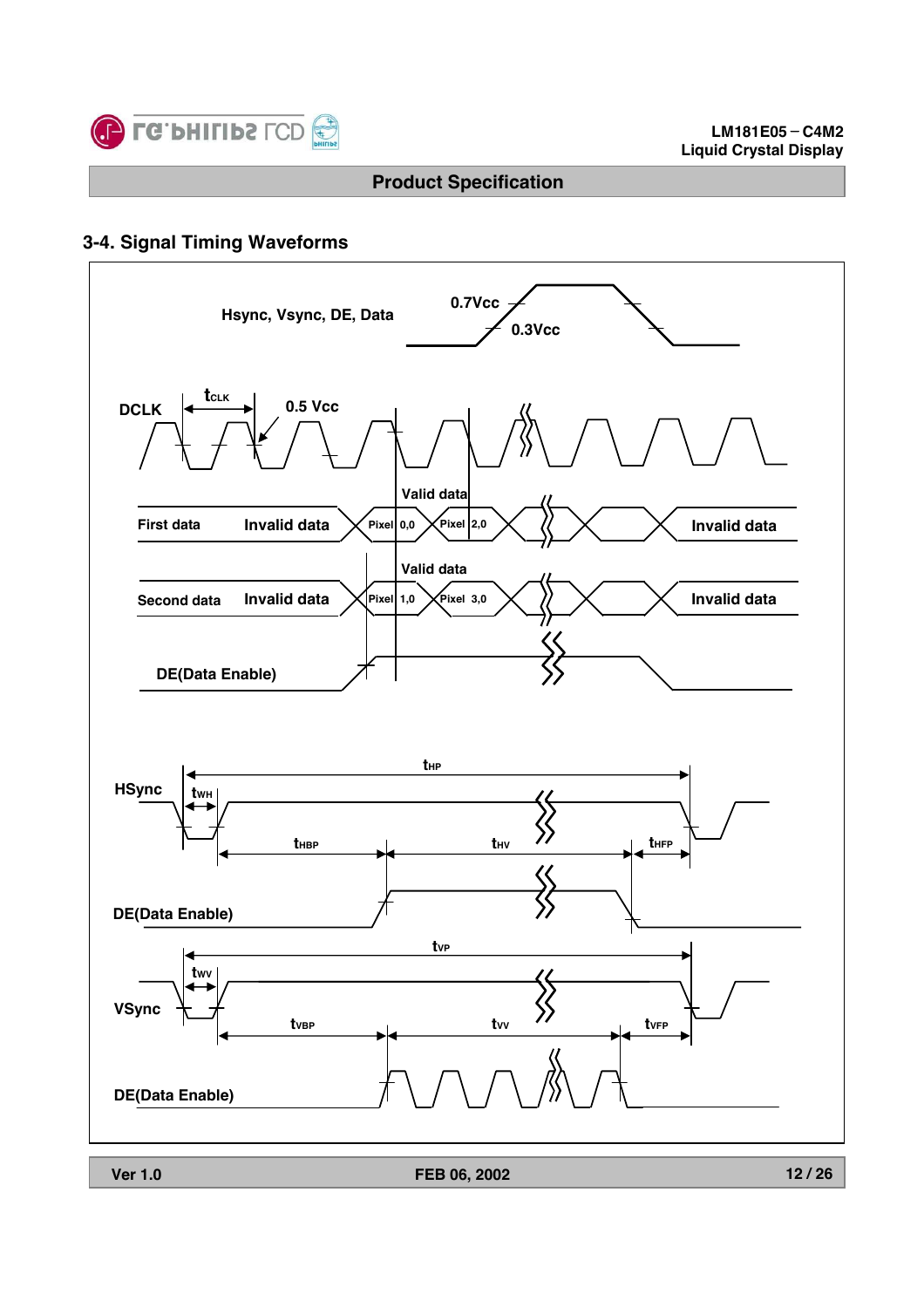

### **3-5. Color Input Data Reference**

The brightness of each primary color(red,green and blue) is based on the 8-bit gray scale data input for the color ; the higher the binary input, the brighter the color. The table below provides a reference for color versus data input.

#### **Table 7. COLOR DATA REFERENCE**

|                |                                         |               |                   |                          |                                 |                                 |                              |                         |                                  |                          |                                 |                      | Input Color Data  |                       |                       |                                 |                      |        |                   |                   |                   |                   |                                                                      |              |                                      |
|----------------|-----------------------------------------|---------------|-------------------|--------------------------|---------------------------------|---------------------------------|------------------------------|-------------------------|----------------------------------|--------------------------|---------------------------------|----------------------|-------------------|-----------------------|-----------------------|---------------------------------|----------------------|--------|-------------------|-------------------|-------------------|-------------------|----------------------------------------------------------------------|--------------|--------------------------------------|
|                | Color                                   |               |                   |                          | Red                             |                                 |                              |                         |                                  |                          |                                 |                      | Green             |                       |                       |                                 |                      |        |                   |                   |                   | <b>Blue</b>       |                                                                      |              |                                      |
|                |                                         | R7            | <b>MSB</b>        |                          |                                 |                                 |                              |                         | <b>LSB</b>                       |                          | <b>MSB</b>                      |                      |                   |                       |                       |                                 | <b>LSB</b>           |        | <b>MSB</b>        |                   |                   |                   | R6 R5 R4 R3 R2 R1 R0 G7 G6 G5 G4 G3 G2 G1 G0 B7 B6 B5 B4 B3 B2 B1 B0 |              | <b>LSB</b>                           |
|                | <b>Black</b>                            | $\mathbf 0$   | $\mathbf 0$       | $\mathbf 0$              | $\bf{0}$                        |                                 | $\mathbf 0$                  |                         |                                  | $\mathbf 0$              |                                 | $\bf{0}$             | 0                 | $\overline{0}$        |                       |                                 |                      | 0      |                   | $\mathbf 0$       |                   |                   | $\mathbf 0$                                                          |              | $\bf{0}$                             |
|                | Red (255)                               | 1             | 1                 | 1                        | 1                               | 0<br>1                          | 1                            | $\bf{0}$<br>1           | $\mathbf 0$<br>1                 | 0                        | $\bf{0}$<br>0                   | 0                    | 0                 | 0                     | $\mathbf 0$<br>0      | $\mathbf 0$<br>0                | 0<br>0               | 0      | $\bf{0}$<br>0     | 0                 | 0<br>0            | $\bf{0}$<br>0     | 0                                                                    | 0<br>0       | $\mathbf 0$                          |
|                | Green (255)                             | 0             | 0                 | $\mathbf 0$              | 0                               | 0                               | 0                            | 0                       | 0                                | 1                        | 1                               | 1                    | 1                 | 1                     | 1                     | 1                               | 1                    | 0      | 0                 | 0                 | 0                 | 0                 | 0                                                                    | 0            | $\mathbf 0$                          |
| Basic<br>Color | <b>Blue (255)</b><br>Cyan               | 0<br>0        | 0<br>0            | 0<br>0                   | $\mathbf 0$<br>0                | $\boldsymbol{0}$<br>0           | 0<br>0                       | 0<br>0                  | 0<br>0                           | 0<br>1                   | 0<br>1                          | 0<br>1               | 0                 | 0<br>1                | 0<br>1                | $\boldsymbol{0}$<br>1           | 0<br>1               | 1<br>1 | 1<br>1            | 1<br>1            | 1<br>1            | 1<br>1            | 1                                                                    | 1<br>1       | 1<br>1                               |
|                | Magenta                                 |               |                   | 1                        | 1                               | 1                               | 1                            | 1                       | 1                                | 0                        | 0                               | 0                    | 0                 | 0                     | 0                     | 0                               | 0                    | 1      | 1                 | 1                 | 1                 | 1                 |                                                                      | 1            | 1                                    |
|                | Yellow<br>White                         | 1<br>1        | 1<br>1            | 1<br>1                   | 1<br>1                          | 1<br>1                          | 1<br>1                       | 1<br>1                  | 1<br>1                           | 1<br>1                   | 1<br>1                          | 1<br>1               | 1                 | 1<br>1                | 1<br>1                | 1<br>1                          | 1<br>1               | 0<br>1 | 0<br>1            | 0<br>1            | 0<br>1            | 0<br>1            | 0                                                                    | 0<br>1       | 0<br>1                               |
|                | Red(000)                                |               | $\mathbf 0$       | $\mathbf 0$              |                                 |                                 |                              |                         |                                  | $\mathbf 0$              |                                 |                      |                   |                       |                       |                                 |                      | 0      |                   | $\mathbf 0$       |                   |                   |                                                                      |              |                                      |
|                | Dark<br>Red(001)                        | $\bf{0}$<br>0 | 0                 | 0                        | $\bf{0}$<br>0                   | $\bf{0}$<br>0                   | 0<br>0                       | $\bf{0}$<br>0           | $\mathbf 0$<br>1                 | 0                        | $\bf{0}$<br>0                   | $\bf{0}$<br>0        | 0<br>0            | 0<br>0                | $\mathbf 0$<br>0      | $\boldsymbol{0}$<br>0           | 0<br>0               | 0      | $\bf{0}$<br>0     | 0                 | 0<br>0            | 0<br>0            | 0<br>0                                                               | 0<br>0       | $\bf{0}$<br>$\bf{0}$                 |
|                | Red(002)                                | 0             | 0                 | 0                        | $\bf{0}$                        | $\bf{0}$                        | 0                            | 1                       | 0                                | $\mathbf 0$              | 0                               | $\bf{0}$             | 0                 | $\mathbf 0$           | $\mathbf 0$           | $\boldsymbol{0}$                | 0                    | 0      | $\bf{0}$          | 0                 | 0                 | 0                 | 0                                                                    | 0            | $\mathbf 0$                          |
| Red            |                                         |               |                   |                          |                                 |                                 |                              |                         |                                  |                          |                                 |                      |                   |                       |                       |                                 |                      |        |                   |                   |                   |                   |                                                                      |              |                                      |
|                | Red(253)                                | 1             | 1                 | 1                        | 1                               | 1                               | 1                            | 0                       | 1                                | 0                        | 0                               | $\bf{0}$             | 0                 | 0                     | $\mathbf 0$           | 0                               | 0                    | 0      | $\bf{0}$          | 0                 | 0                 | 0                 | 0                                                                    | 0            | $\boldsymbol{0}$                     |
|                | Red(254)<br>Red(255)<br><b>Bright</b>   | 1<br>1        | 1<br>1            | 1<br>1                   | 1<br>1                          | 1<br>1                          | 1<br>1                       | 1<br>1                  | 0<br>1                           | 0<br>0                   | 0<br>0                          | 0<br>0               | 0<br>0            | 0<br>0                | $\boldsymbol{0}$<br>0 | $\bf{0}$<br>0                   | 0<br>0               | 0<br>0 | 0<br>0            | 0<br>0            | 0<br>0            | 0<br>0            | 0<br>0                                                               | 0<br>0       | $\boldsymbol{0}$<br>$\mathbf 0$      |
|                | Green(000)<br>Dark                      | $\mathbf 0$   | 0                 | 0                        | $\mathbf 0$                     | 0                               | 0                            | 0                       | 0                                | 0                        | 0                               | 0                    | 0                 | 0                     | 0                     | 0                               | 0                    | 0      | $\mathbf 0$       | 0                 | 0                 | 0                 | 0                                                                    | 0            | $\bf{0}$                             |
|                | Green(001)                              | 0             | 0                 | 0                        | 0                               | 0                               | 0                            | 0                       | 0                                | 0                        | 0                               | 0                    | 0                 | 0                     | 0                     | 0                               | 1                    | 0      | 0                 | 0                 | 0                 | 0                 | 0                                                                    | 0            | $\bf{0}$                             |
|                | Green(002)                              | 0             | 0                 | 0                        | $\mathbf 0$                     | 0                               | 0                            | 0                       | 0                                | 0                        | 0                               | $\mathbf 0$          | 0                 | 0                     | $\Omega$              | 1                               | 0                    | 0      | 0                 | 0                 | 0                 | 0                 | 0                                                                    | 0            | $\overline{0}$                       |
| Green          |                                         |               |                   |                          |                                 |                                 |                              |                         |                                  |                          |                                 |                      |                   |                       |                       |                                 |                      |        |                   |                   |                   | -                 |                                                                      |              |                                      |
|                | Green(253)<br>Green(254)                | 0             | 0                 | $\bf{0}$                 | $\boldsymbol{0}$<br>$\mathbf 0$ | 0                               | 0                            | 0                       | 0                                | 1                        | 1                               | 1                    | 1                 | 1                     | 1                     | 0                               | 1                    | 0      | $\bf{0}$          | 0                 | 0                 | 0                 | 0                                                                    | 0            | $\boldsymbol{0}$<br>$\boldsymbol{0}$ |
|                | Green(255) Bright                       | 0<br>0        | 0<br>0            | 0<br>0                   | $\mathbf 0$                     | $\boldsymbol{0}$<br>0           | 0<br>0                       | 0<br>0                  | 0<br>0                           | 1<br>1                   | 1<br>1                          | 1<br>1               | 1                 | 1<br>1                | 1<br>1                | 1<br>1                          | 0<br>1               | 0<br>0 | 0<br>0            | 0<br>0            | 0<br>0            | 0<br>0            | 0<br>0                                                               | 0<br>0       | $\mathbf 0$                          |
|                | <b>Blue(000)</b><br>Dark                | 0             | 0                 | $\mathbf 0$              | $\mathbf 0$                     | 0                               | 0                            | 0                       | 0                                | 0                        | 0                               | 0                    | 0                 | 0                     | 0                     | 0                               | 0                    | 0      | 0                 | 0                 | 0                 | 0                 | 0                                                                    | 0            | $\mathbf 0$                          |
|                | <b>Blue(001)</b>                        | 0             | O                 | 0                        | 0                               | 0                               | 0                            | 0                       | 0                                | 0                        | 0                               | 0                    | 0                 | 0                     | 0                     | 0                               | 0                    | 0      | 0                 | 0                 | 0                 | 0                 | 0                                                                    | 0            | 1                                    |
|                | <b>Blue(002)</b>                        | 0             | O                 | 0                        | 0                               | 0                               | 0                            | 0                       | 0                                | 0                        | 0                               | $\bf{0}$             | 0                 | 0                     | $\mathbf 0$           | $\boldsymbol{0}$                | 0                    | 0      | 0                 | 0                 | 0                 | 0                 | 0                                                                    | 1            | $\mathbf 0$                          |
| <b>Blue</b>    |                                         |               |                   |                          |                                 |                                 |                              |                         |                                  |                          |                                 |                      |                   |                       |                       |                                 |                      |        |                   |                   |                   |                   |                                                                      |              |                                      |
|                | <b>Blue(253)</b><br><b>Blue(254)</b>    | $\bf{0}$<br>0 | $\mathbf{0}$<br>0 | $\pmb{0}$<br>$\mathbf 0$ | $\pmb{0}$<br>$\mathbf 0$        | $\mathbf 0$<br>$\boldsymbol{0}$ | $\bf{0}$<br>$\boldsymbol{0}$ | $\mathbf 0$<br>$\bf{0}$ | $\mathbf{0}$<br>$\boldsymbol{0}$ | $\mathbf 0$<br>$\pmb{0}$ | $\boldsymbol{0}$<br>$\mathbf 0$ | $\bf{0}$<br>$\bf{0}$ | $\mathbf{0}$<br>0 | $\boldsymbol{0}$<br>0 | $\mathbf 0$<br>0      | $\mathbf 0$<br>$\boldsymbol{0}$ | $\bf{0}$<br>$\bf{0}$ | 1<br>1 | $\mathbf{1}$<br>1 | $\mathbf{1}$<br>1 | $\mathbf{1}$<br>1 | $\mathbf{1}$<br>1 | 1<br>1                                                               | 0<br>1       | 1<br>$\mathbf 0$                     |
|                | <b>Blue(255)</b><br><b>Bright</b>       | 0             | 0                 | 0                        | $\pmb{0}$                       | 0                               | 0                            | 0                       | $\boldsymbol{0}$                 | $\mathbf 0$              | $\boldsymbol{0}$                | $\mathbf 0$          | 0                 | 0                     | 0                     | 0                               | $\boldsymbol{0}$     | 1      | 1                 | 1                 | 1                 | 1                 | 1                                                                    | $\mathbf{1}$ | $\mathbf{1}$                         |
|                | 13/26<br><b>Ver 1.0</b><br>FEB 06, 2002 |               |                   |                          |                                 |                                 |                              |                         |                                  |                          |                                 |                      |                   |                       |                       |                                 |                      |        |                   |                   |                   |                   |                                                                      |              |                                      |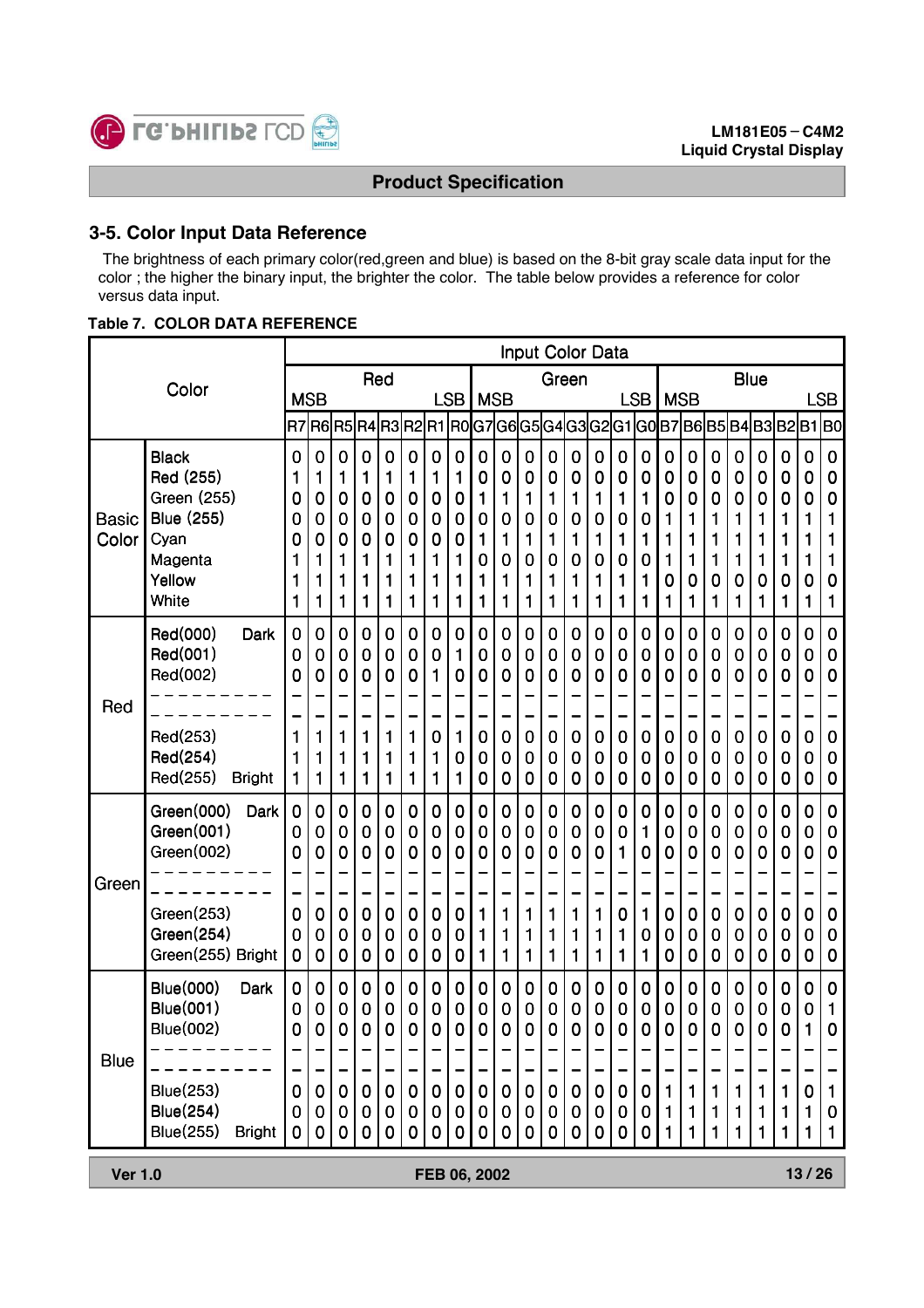

## **3-6. Power Sequence**



#### **Table 8. POWER SEQUENCE**

| Parameter      |      | Units |    |    |  |
|----------------|------|-------|----|----|--|
|                | Min. | Max.  |    |    |  |
| T 1            |      |       | 10 | ms |  |
| T <sub>2</sub> | 0.01 |       | 50 | ms |  |
| T <sub>3</sub> | 200  |       |    | ms |  |
| T 4            | 200  |       |    | ms |  |
| T <sub>5</sub> | 0.01 |       | 50 | ms |  |
| T <sub>6</sub> | 0.01 |       | 10 | ms |  |
| T 7            |      |       |    | S  |  |

Notes : 1. Please avoid floating state of interface signal at invalid period.

2. When the interface signal is invalid, be sure to pull down the power supply for LCD  $V_{CC}$  to 0V.

3. Lamp power must be turn on after power supply for LCD and interface signals are valid.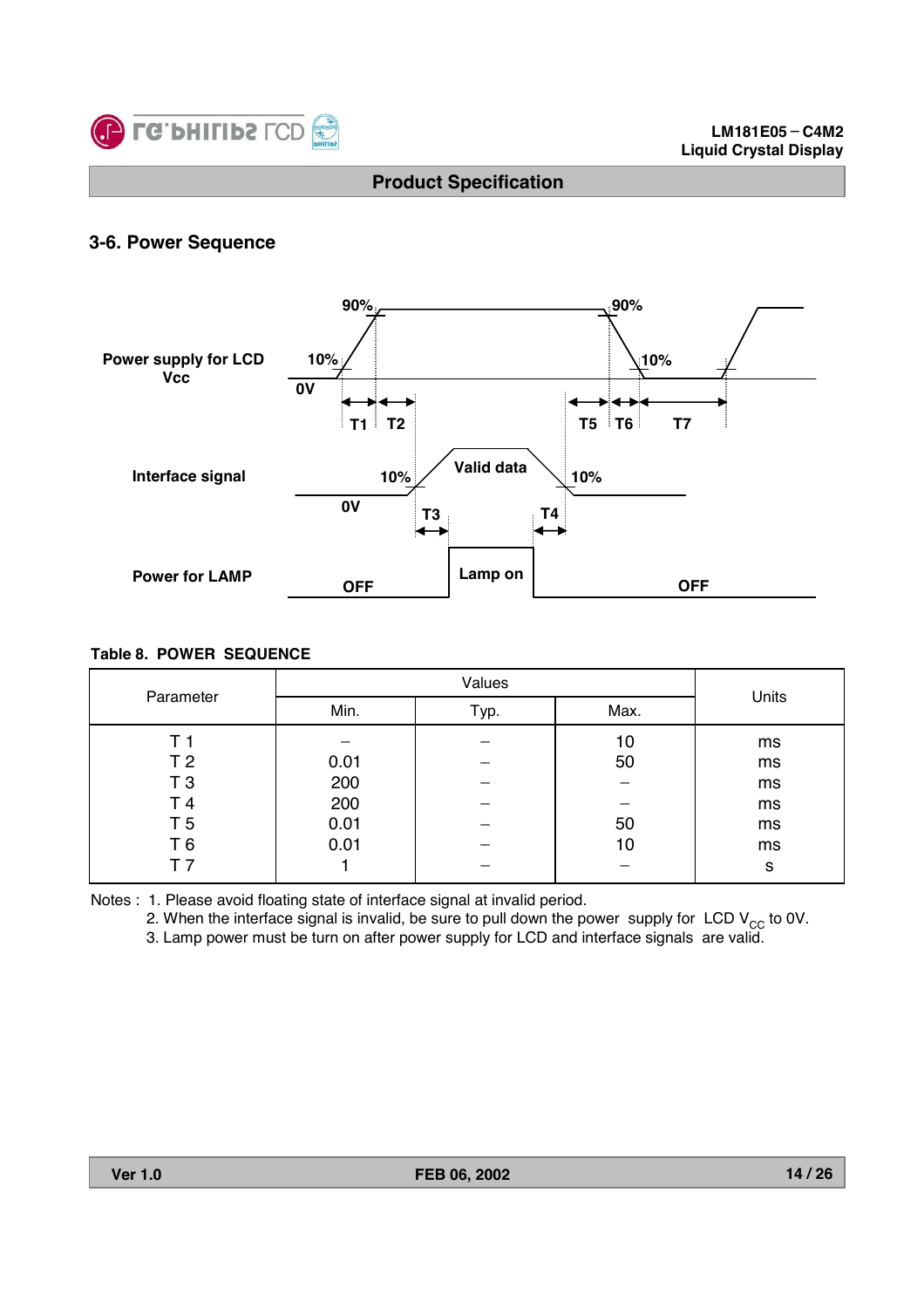

## **4. Optical Specifications**

Optical characteristics are determined after the unit has been 'ON' and stable for approximately 30 minutes in a dark environment at 25 °C. The values specified are at an approximate distance 50cm from the LCD surface at a viewing angle of  $\Phi$  and  $\theta$  equal to 0 °.

FIG. 1 presents additional information concerning the measurement equipment and method.

#### **FIG. 1 Optical Characteristic Measurement Equipment and Method**



**Table 9. OPTICAL CHARACTERISTICS** (Ta=25 °C,  $V_{CC}$ =12.0V,  $f_V$ =60Hz, Dclk=54MHz,

| TADIC 9. OF HUAL UHANAU LAISTIUS                                                                                                                                    |                                                           |                                  | l <sub>BL</sub> ≡7mArms)         |                         |                   |                         |
|---------------------------------------------------------------------------------------------------------------------------------------------------------------------|-----------------------------------------------------------|----------------------------------|----------------------------------|-------------------------|-------------------|-------------------------|
| Parameter                                                                                                                                                           | Symbol                                                    |                                  | Values                           |                         | Units             | <b>Notes</b>            |
|                                                                                                                                                                     |                                                           | Min.                             | Typ.                             | Max.                    |                   |                         |
| <b>Contrast Ratio</b>                                                                                                                                               | <b>CR</b>                                                 | 200                              | 350                              |                         |                   | 1                       |
| Surface Luminance, white                                                                                                                                            | $L_{WH}$                                                  | 200                              | 250                              |                         | cd/m <sup>2</sup> | $\overline{2}$          |
| <b>Luminance Variation</b>                                                                                                                                          | $\delta$ white                                            |                                  |                                  | 1.45                    |                   | 3                       |
| Response Time<br>Rise Time<br>Decay Time                                                                                                                            | Tr<br>$\frac{\text{Tr}_{\text{R}}}{\text{Tr}_{\text{D}}}$ |                                  | 20<br>30                         | 30<br>40                | ms                | $\overline{\mathbf{4}}$ |
| <b>CIE Color Coordinates</b><br>Red                                                                                                                                 | <b>X</b> R<br><b>y</b> R                                  | 0.603<br>0.310                   | 0.633<br>0.340                   | 0.663<br>0.370          |                   |                         |
| Green                                                                                                                                                               | <b>XG</b><br>yg                                           | 0.265<br>0.573                   | 0.295<br>0.603                   | 0.325<br>0.633          |                   |                         |
| <b>Blue</b>                                                                                                                                                         | <b>XB</b><br>ув                                           | 0.111                            | 0.141                            | 0.171                   |                   |                         |
| White                                                                                                                                                               | <b>Xw</b><br>yw                                           | 0.066<br>0.283<br>0.299          | 0.096<br>0.313<br>0.329          | 0.126<br>0.343<br>0.359 |                   |                         |
| <b>Viewing Angle</b><br>x axis, right( $\phi = 0^{\circ}$ )<br>x axis, left $(\phi=180^\circ)$<br>y axis, up $(\phi = 90^\circ)$<br>y axis, down $(\phi=270^\circ)$ | $\theta x$<br>$\theta x$<br>$\theta y$<br>$\theta$ y      | $+60$<br>$-60$<br>$+60$<br>$-60$ | $+80$<br>$-80$<br>$+80$<br>$-80$ |                         | degree            | 5                       |
| Gamma Value                                                                                                                                                         |                                                           |                                  | 2.2                              |                         |                   | 7                       |
| Cross talk                                                                                                                                                          |                                                           |                                  |                                  | 4.0                     | $\%$              | 6                       |

**Ver 1.0 FEB 06, 2002**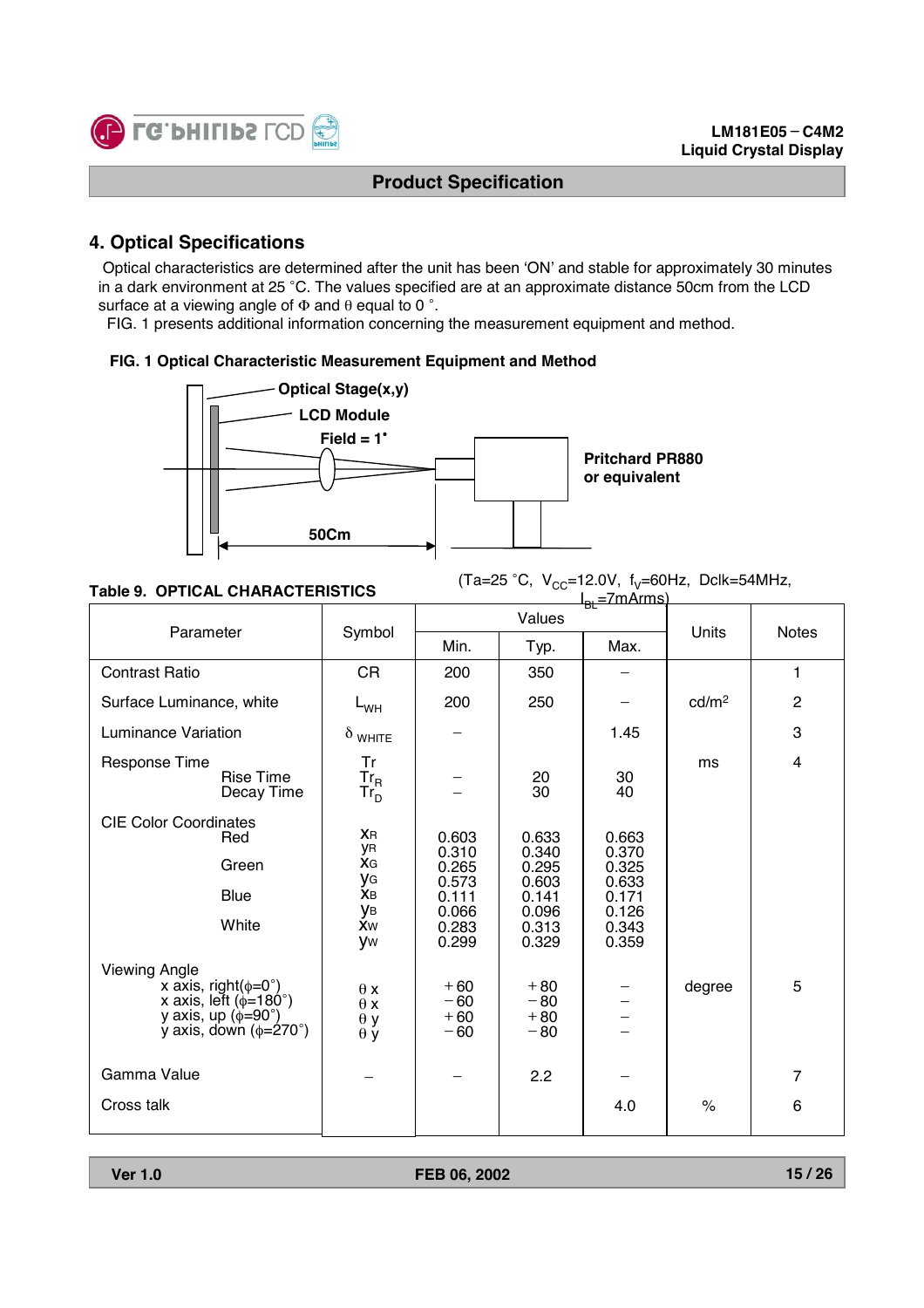

#### LM181E05-C4M2 **Liquid Crystal Display**

## **Product Specification**

Notes : 1. Contrast Ratio(CR) is defined mathematically as :

Surface Luminance with all white pixels

Contrast Ratio =

Surface Luminance with all black pixels

- 2. Surface luminance is the center point across the LCD surface 50cm from the surface with all pixels displaying white under the condition of  $I_{BL} = 7$ mArms . For more information see FIG 2.
- 3. The variation in surface luminance,  $\delta$  w<sub>HITE</sub> is determined by measuring L<sub>ON</sub> at each test position 1 through 9, and then dividing the maximum  $L_{ON}$  of 9 points luminance by minimum  $L_{ON}$ of 9 points luminance. For more information see FIG 2.

 $\delta$  white = Maximum( $L_{ON1}$ , $L_{ON2}$ , .....  $L_{ON9}$ ) ÷ Minimum( $L_{ON1}$ , $L_{ON2}$ , .....  $L_{ON9}$ )

- 4. Response time is the time required for the display to transition from black to white (Rise Time,  $Tr_B$ ) and from white to black(Decay Time,  $Tr_D$ ). For additional information see FIG 3.
- 5. Viewing angle is the angle at which the contrast ratio is greater than 10. The angles are determined for the horizontal or x axis and the vertical or y axis with respect to the z axis which is normal to the LCD surface. For more information see FIG 4.
- 6. Cross talk shall be measured at the V and H position. (Window size :  $427 \times 341$  pixels) For more information see FIG. 5.

Cross talk = <del>Luminance</del> at pattern A (Luminance at pattern A – Luminance at pattern B)  $\times$  100%

- Gray Level  $\overline{\phantom{a}}$  Min. Luminance (%) Typ. Max. L 0 | - | 0.29 | 1.10 L 31  $\qquad$   $\qquad$   $\qquad$   $\qquad$   $\qquad$  0.95  $\qquad$  2.33 L 63 1.02 4.72 8.47 L 95 | 3.66 | 11.7 | 19.8 L 127 8.77 21.8 34.9 L 159 L 191 L 223 L 255 17.4 35.6 53.7 31.4 52.4 73.3 55.2 74.1 92.3  $-$  100  $-$
- 7. Gray scale specification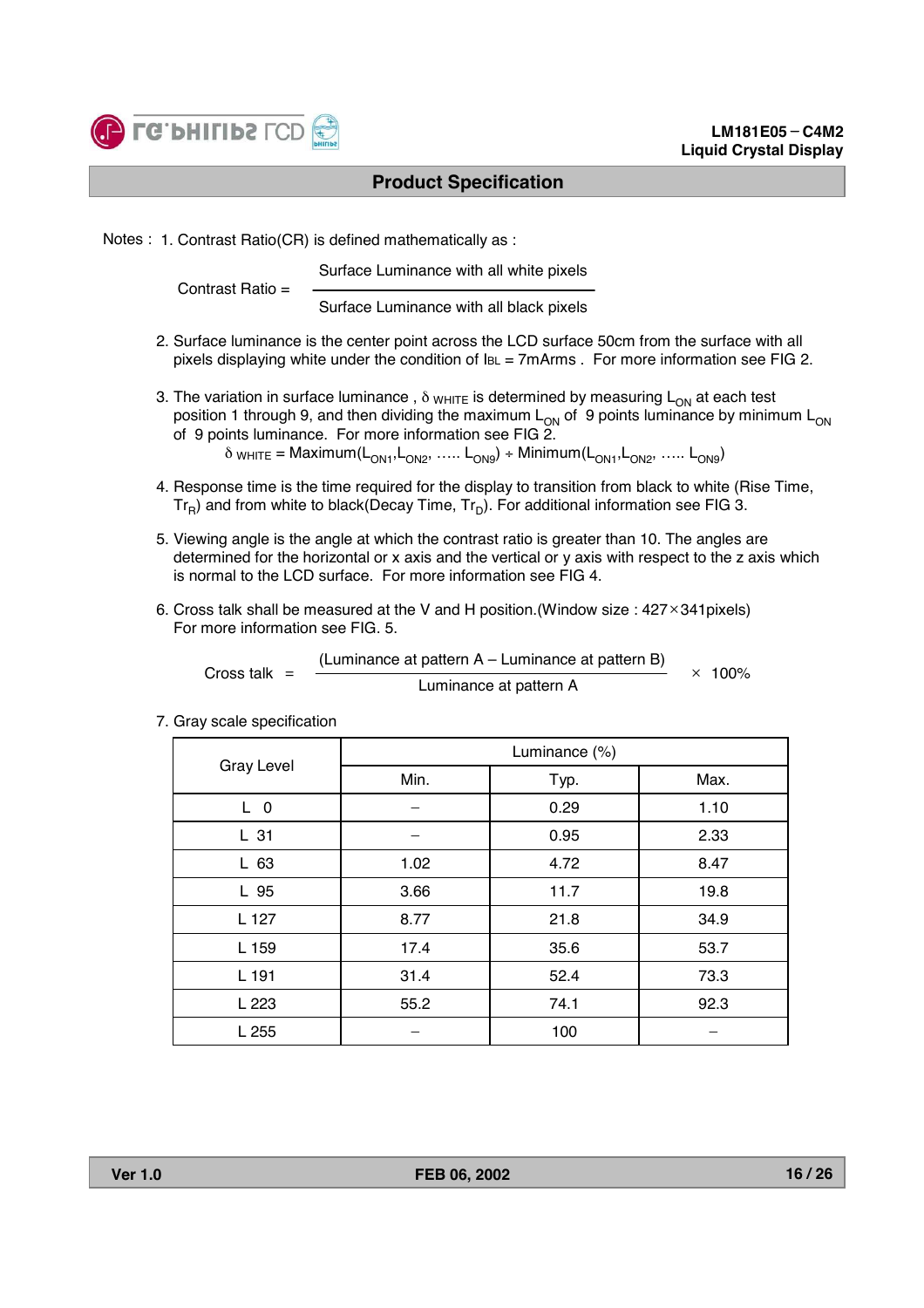

#### **FIG. 2 Luminance**



<Measuring point for luminance variation> <Measuring point for surface luminance>



#### **FIG. 3 Response Time**

The response time is defined as the following figure and shall be measured by switching the input signal for "black" and "white".



**Ver 1.0 FEB 06, 2002**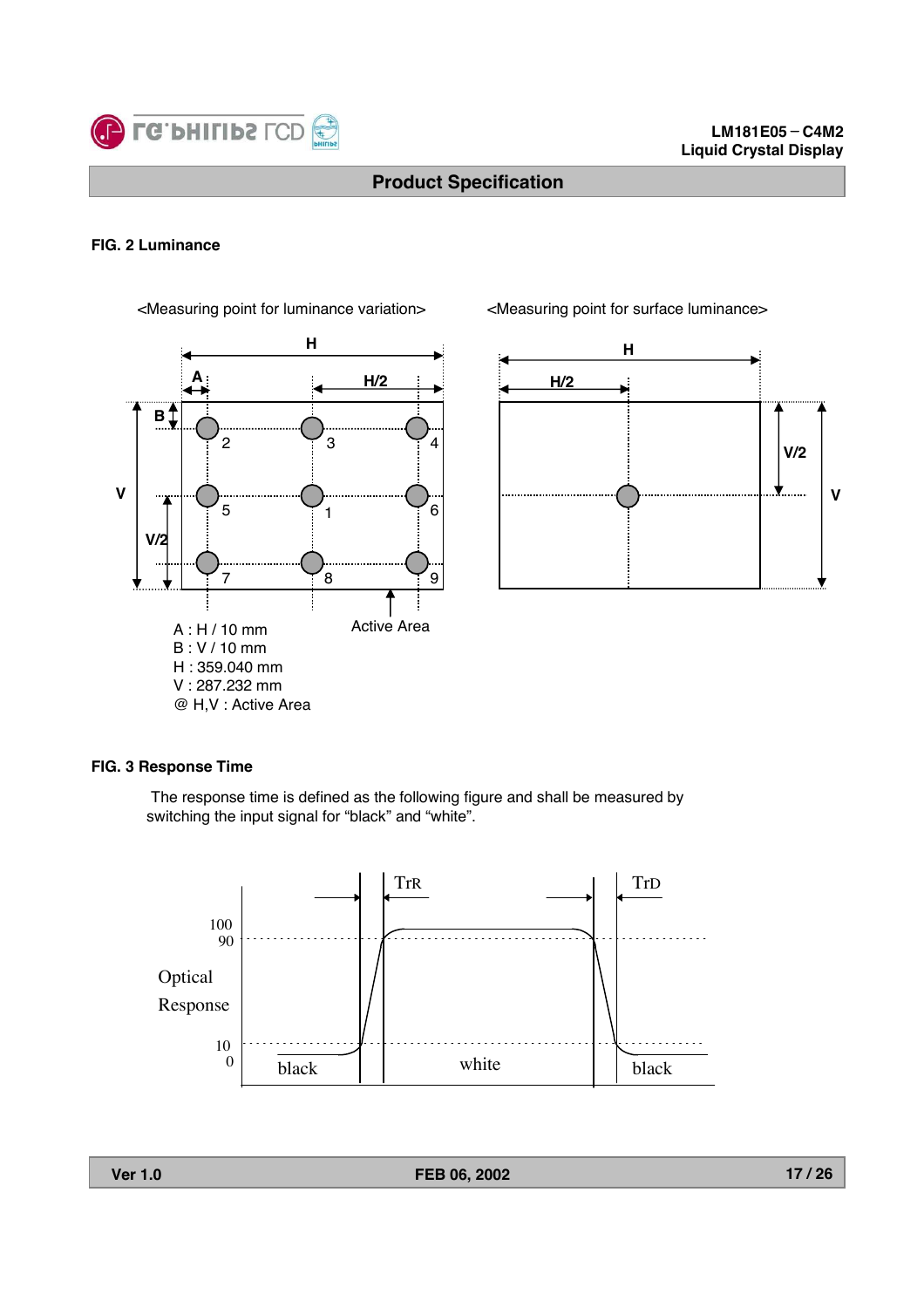

#### **FIG. 4 Viewing angle**

<Definition of viewing angle range>



**FIG. 5 Cross talk**

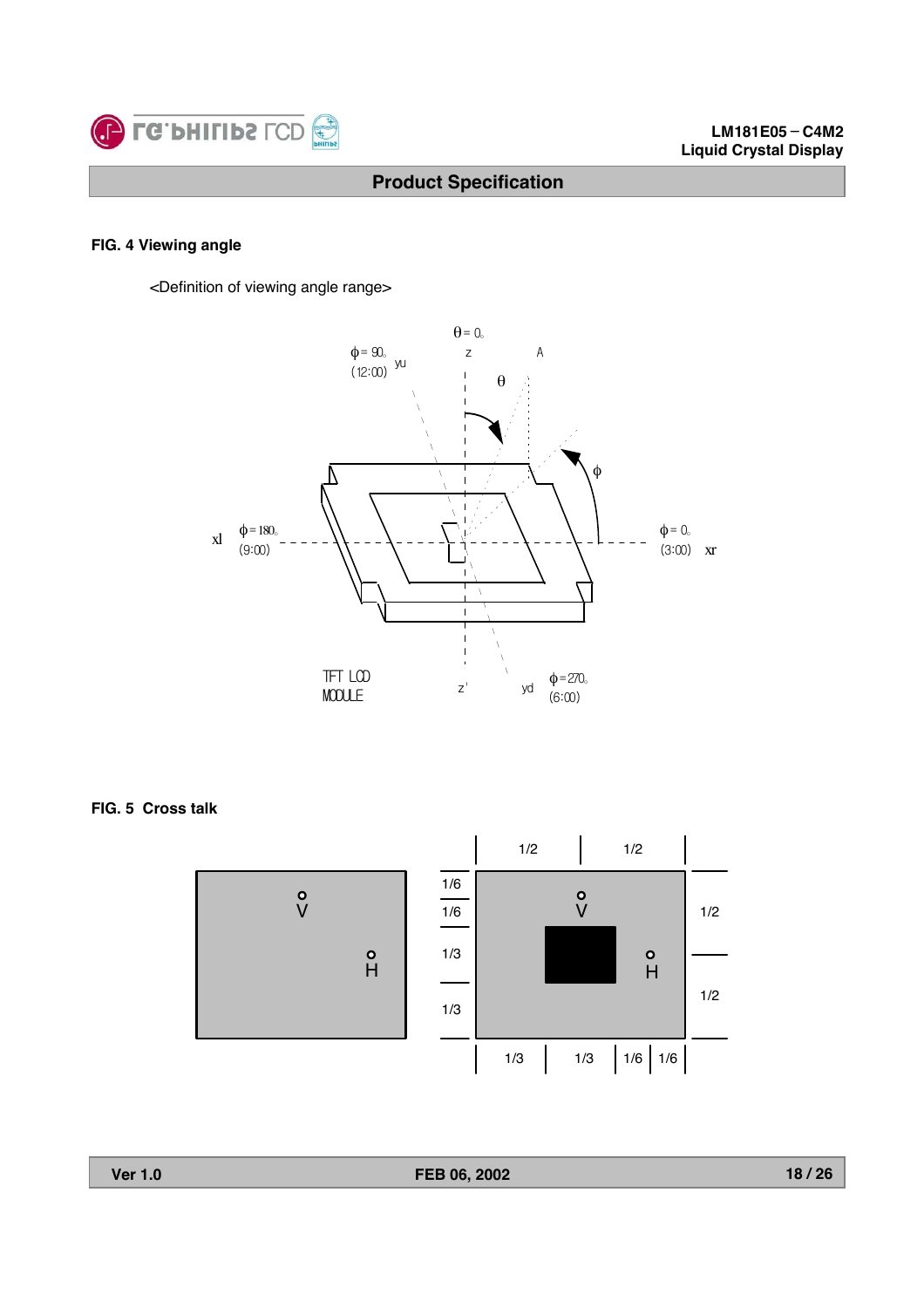

## **5. Mechanical Characteristics**

The contents provide general mechanical characteristics for the model LM181E05-C4M2. In addition, the figures in the next page are detailed mechanical drawing of the LCD.

|                          | Horizontal                                                                     | 389.0 $\pm$ 0.5 mm |  |  |  |  |
|--------------------------|--------------------------------------------------------------------------------|--------------------|--|--|--|--|
| Outside dimensions       | Vertical                                                                       | $317.2 \pm 0.5$ mm |  |  |  |  |
|                          | Depth                                                                          | $27.0 \pm 0.5$ mm  |  |  |  |  |
| Bezel area               | Horizontal                                                                     | 366.0 $\pm$ 0.5 mm |  |  |  |  |
|                          | Vertical                                                                       | $294.2 \pm 0.5$ mm |  |  |  |  |
|                          | Horizontal                                                                     | 359.040 mm         |  |  |  |  |
| Active display area      | Vertical                                                                       | 287.232 mm         |  |  |  |  |
| Weight (approximate)     | 3,100g (Typ.), 3,255 (Max.)                                                    |                    |  |  |  |  |
| <b>Surface Treatment</b> | Hard coating (3H)<br>Anti-glare treatment of the front polarizer<br>Haze (25%) |                    |  |  |  |  |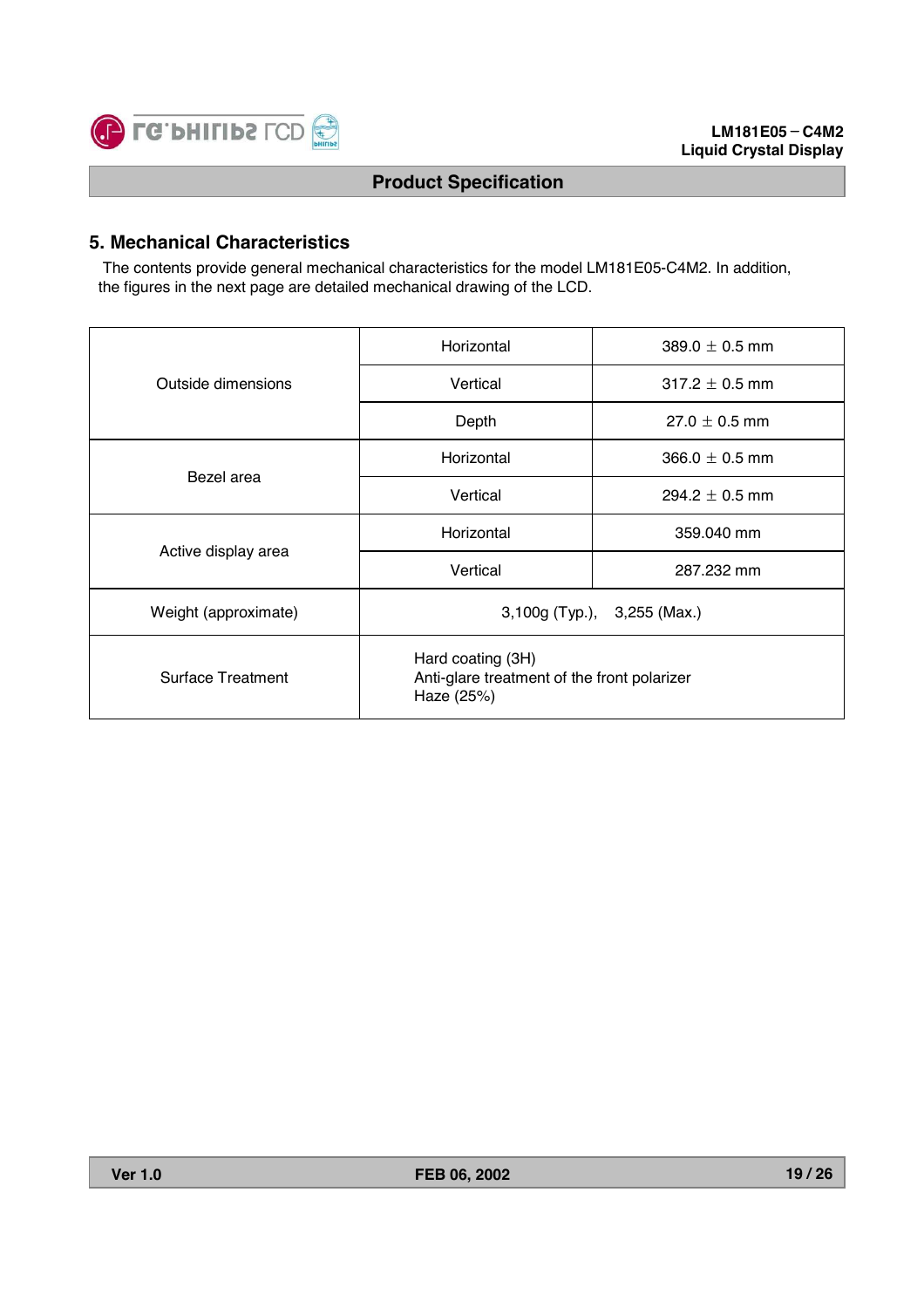

#### **LM181E05 - C4M2 Liquid Crystal Display**



**Product Specification**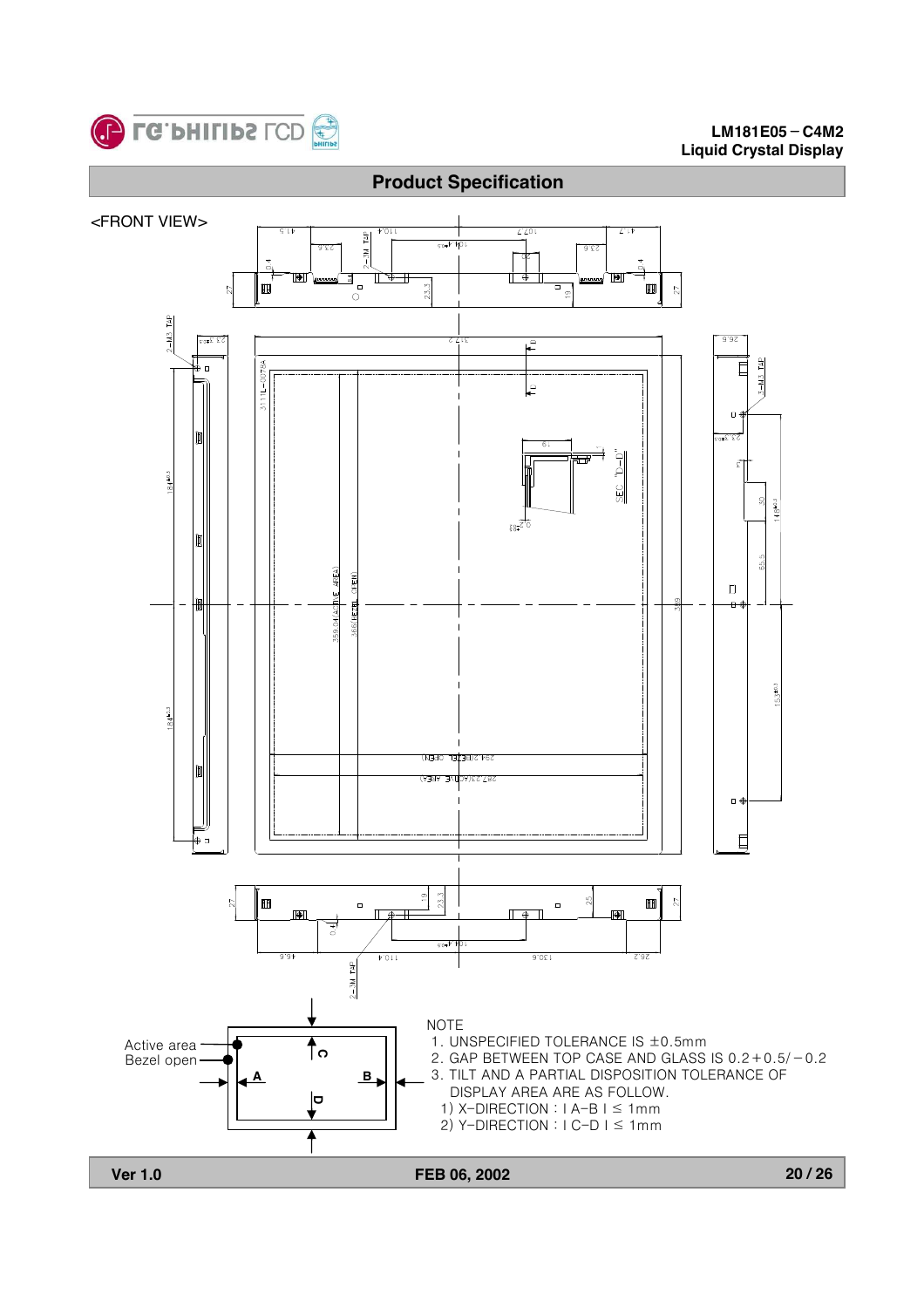

#### **LM181E05 - C4M2 Liquid Crystal Display**

## **Product Specification**

<REAR VIEW>



**Ver 1.0 FEB 06, 2002**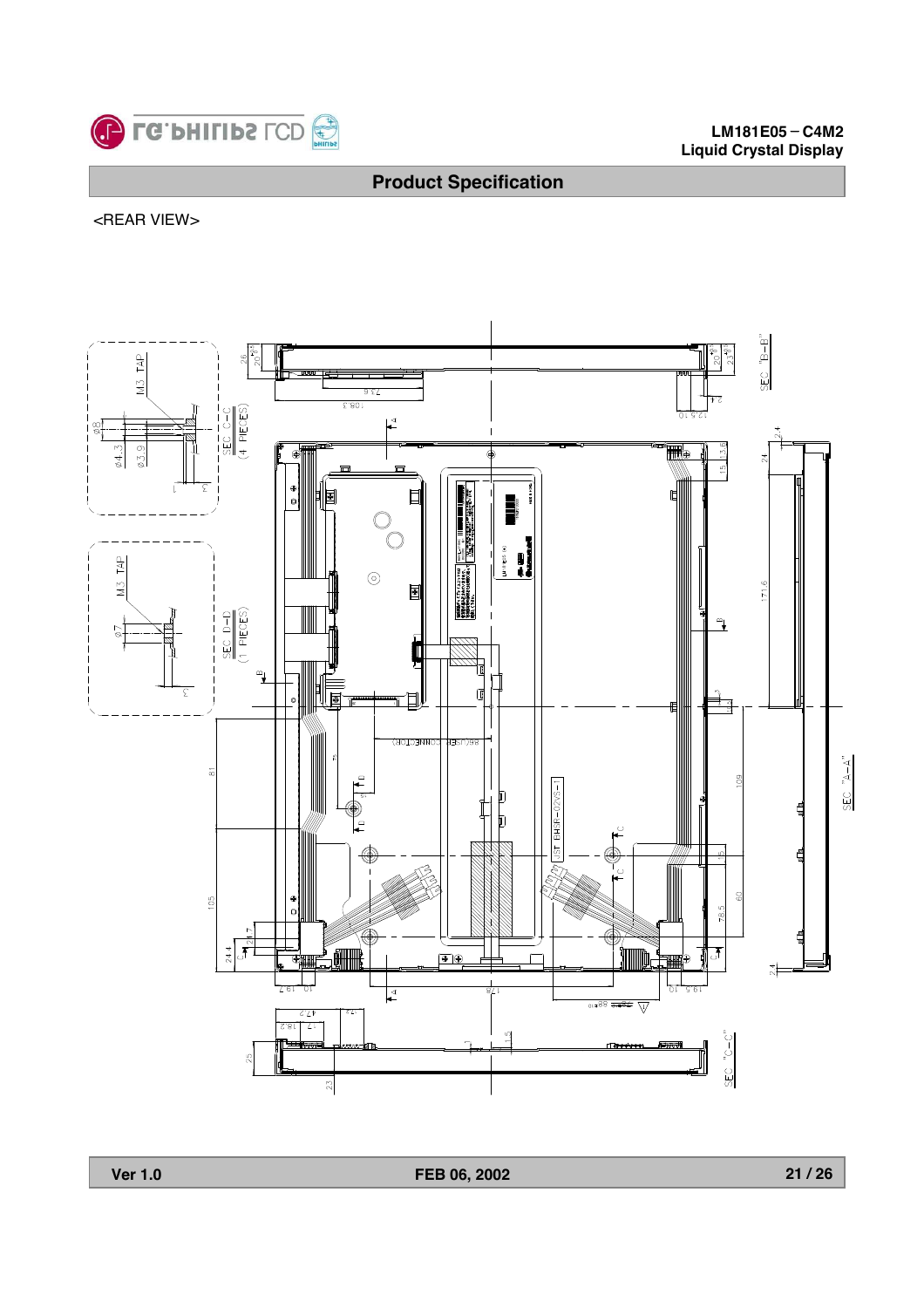

## **6. Reliability**

Environment test condition

| No             | <b>Test Item</b>                         | Conditions                                                                                                                                                                                                                                                                                                                                                                            |
|----------------|------------------------------------------|---------------------------------------------------------------------------------------------------------------------------------------------------------------------------------------------------------------------------------------------------------------------------------------------------------------------------------------------------------------------------------------|
| $\mathbf{1}$   | High temperature storage test            | Ta= $60^{\circ}$ C 240hr                                                                                                                                                                                                                                                                                                                                                              |
| $\overline{2}$ | Low temperature storage test             | Ta= $-20^{\circ}$ C<br>240hr                                                                                                                                                                                                                                                                                                                                                          |
| 3              | High temperature operation test          | Ta= 50°C 50%RH 240hr                                                                                                                                                                                                                                                                                                                                                                  |
| 4              | Low temperature operation test           | Ta= $0^{\circ}$ C 240hr                                                                                                                                                                                                                                                                                                                                                               |
| 5              | Humidity condition operation             | 20%RH ~ 95%RH                                                                                                                                                                                                                                                                                                                                                                         |
| 6              | Humidity condition storage               | 5%RH $\sim$ 95%RH                                                                                                                                                                                                                                                                                                                                                                     |
| $\overline{7}$ | <b>Vibration test</b><br>(non-operating) | 1. Sinusoidal Vibration<br>1.0G zero to peak.<br>10 to 500 Hz, 0.5 oct/min sweep rate.<br>10 to 500, 10Hz, one sweep along each axis.<br>2. Random Vibration<br>0.002 G <sup>2</sup> /Hz, 10 to 500Hz, normal 1 GRMS.<br>20 minute for each of the three axis.                                                                                                                        |
| 8              | Shock test<br>(non-operating)            | 1. Half sine wave shock:<br>120G peak, half sine pulse, 2ms pulse duration.<br>Testing shall consist of one shock in each direction in<br>each axis, for a total of 6 shock inputs.(1 time)<br>2. Square wave shock :<br>30G peak acceleration, 180 inches/sec velocity change.<br>There shall be one shock in each direction in each axis,<br>for a total of 6 shock inputs.(1 time) |
| 9              | Altitude<br>storage / shipment           | $0 - 40,000$ feet                                                                                                                                                                                                                                                                                                                                                                     |
| 10             | <b>ESD test</b><br>(Non-operation)       | Condition: 150pF, 330Ω<br>Terminal: 200V<br>Chassis: : 10KV                                                                                                                                                                                                                                                                                                                           |

{ Result Evaluation Criteria }

There should be no change which might affect the practical display function when the display quality test is conducted under normal operating condition.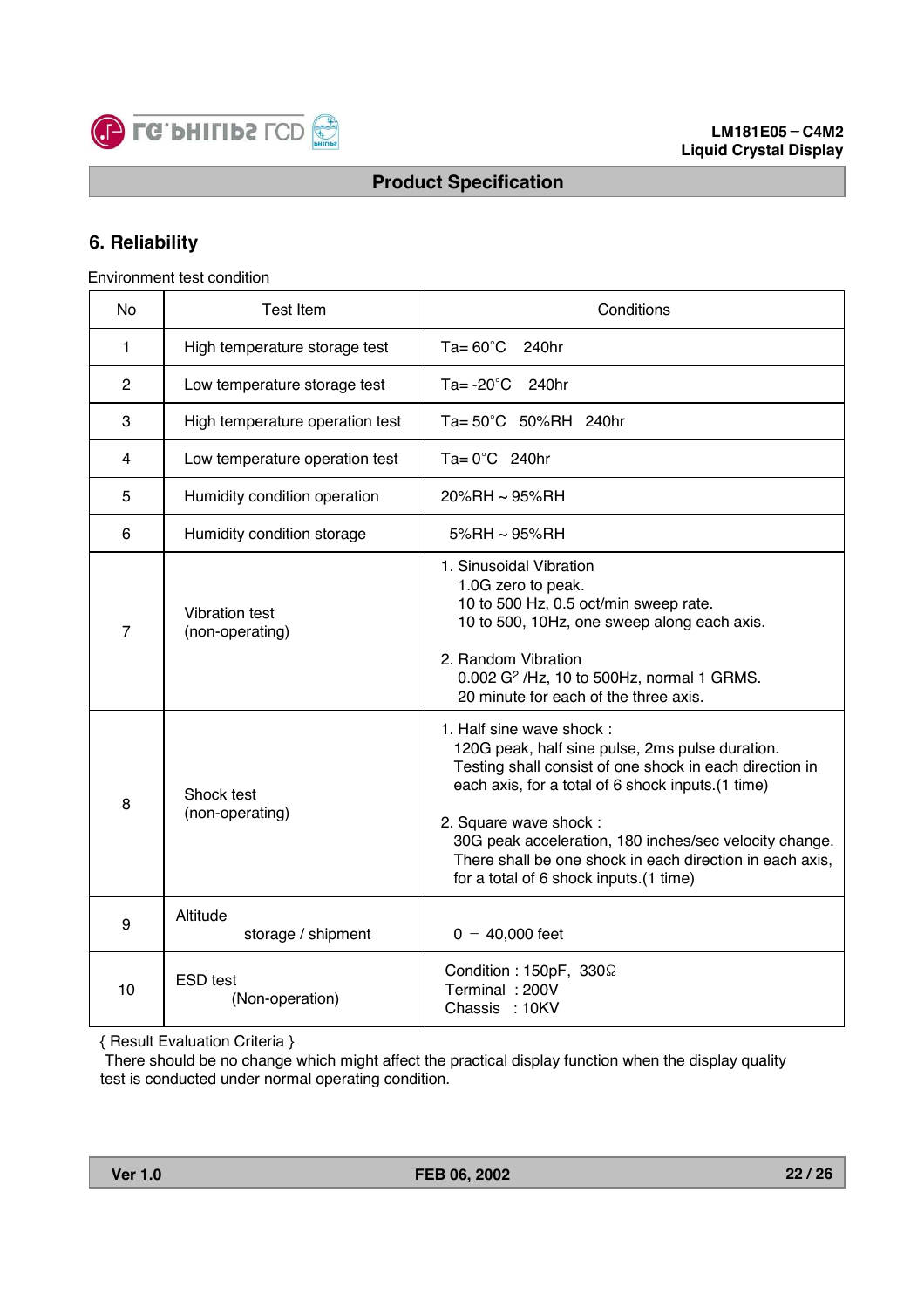

## **7. International Standards**

## **7-1. Safety**

- a) UL 1950 Third Edition, Underwriters Laboratories, Inc. Jan. 28, 1995.
- Standard for Safety of Information Technology Equipment Including Electrical Business Equipment. b) CAN/CSA C22.2 No. 950-95 Third Edition, Canadian Standards Association, Jan. 28, 1995.
- Standard for Safety of Information Technology Equipment Including Electrical Business Equipment. c) EN 60950 : 1992+A1: 1993+A2: 1993+A3: 1995+A4: 1997+A11: 1997
- IEC 950 : 1991+A1: 1992+A2: 1993+A3: 1995+A4: 1996 European Committee for Electrotechnical Standardization(CENELEC) EUROPEAN STANDARD for Safety of Information Technology Equipment Including Electrical Business Equipment.

## **7-2. EMC**

- a) ANSI C63.4 "Methods of Measurement of Radio-Noise Emissions from Low-Voltage Electrical and Electrical Equipment in the Range of 9kHZ to 40GHz." American National Standards Institute(ANSI), 1992
- b) C.I.S.P.R "Limits and Methods of Measurement of Radio Interface Characteristics of Information Technology Equipment." International Special Committee on Radio Interference (Standards apply by CISPR22 class B).
- c) EN 55022 "Limits and Methods of Measurement of Radio Interface Characteristics of Information Technology Equipment." European Committee for Electrotechnical Standardization (CENELEC), 1988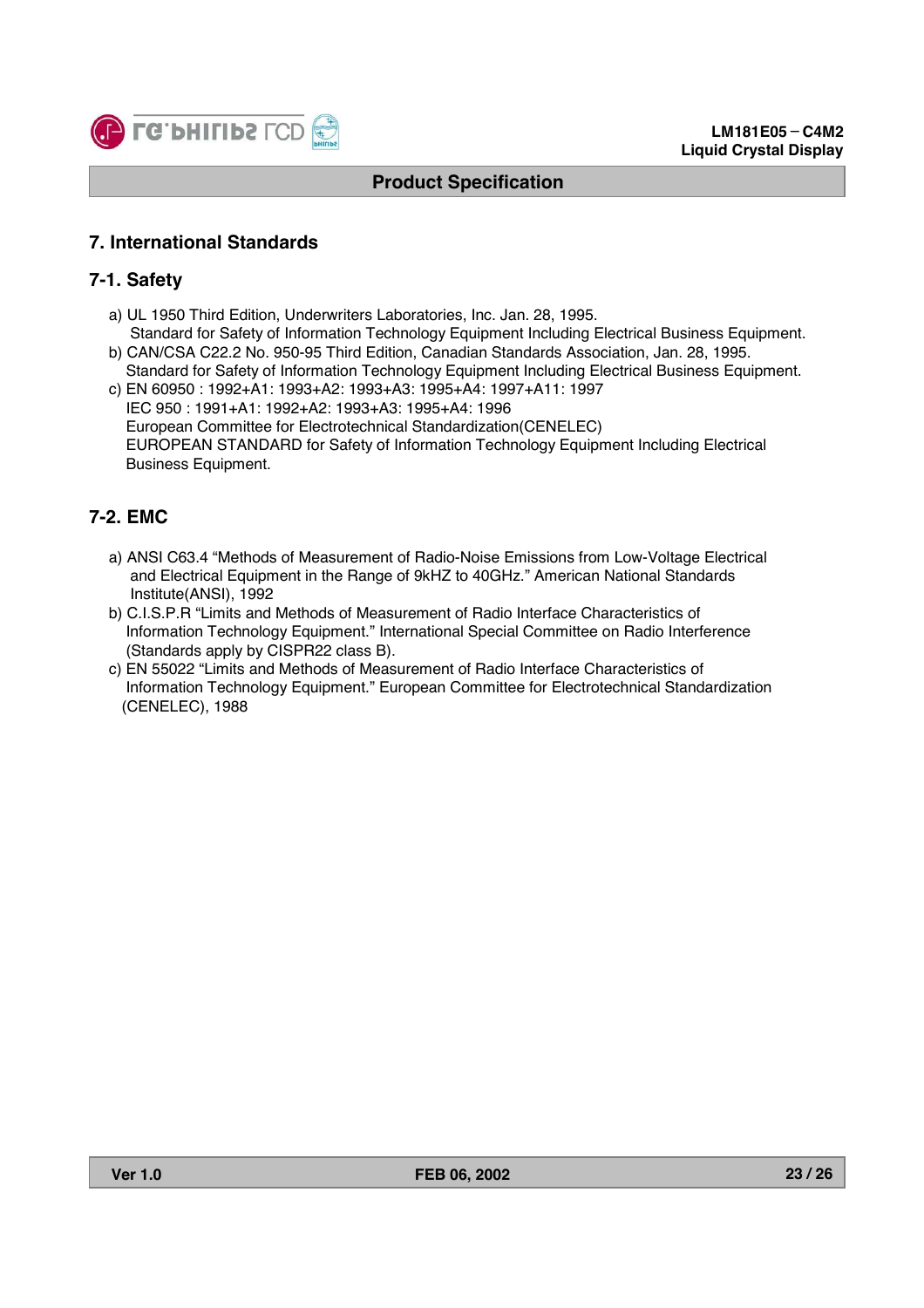

## **8. Packing**

### **8-1. Designation of Lot Mark**

a) Lot Mark



D : YEAR E : MONTH F,G : PANEL CODE H : ASSEMBLY CODE

I,J,K,L,M : SERIAL NO.

Note:

1. YEAR

| <b>YEAR</b> | 1997 | 1998 | 999 | 2000 | 2001 | 2002 | 2003 | 2004 | 2005 | 2006 | 2007 |
|-------------|------|------|-----|------|------|------|------|------|------|------|------|
| Mark        |      |      |     |      |      |      |      |      |      |      |      |

2. MONTH

| MONTH   Jan.   Feb.   Mar.   Apr.   May.   Jun.   Jul.   Aug.   Sep.   Oct.   Nov.   Dec. |  |                |                |  |  |  |  |
|-------------------------------------------------------------------------------------------|--|----------------|----------------|--|--|--|--|
| Mark                                                                                      |  | $\overline{4}$ | 5 <sup>1</sup> |  |  |  |  |

3. Serial No.

| Serial No. | 1 ~ 99999          | 100000 $\sim$          |
|------------|--------------------|------------------------|
| Mark       | $00001 \sim 99999$ | A0001 ~ A9999, , Z9999 |

b) Location of Lot Mark

Serial NO. is printed on the label. The label is attached to the backside of the LCD module. This is subject to change without prior notice.

## **8-2. Packing Form**

- a) Package quantity in one box : 5 pcs
- b) Box Size : 530mm  $\times$  307mm  $\times$  453mm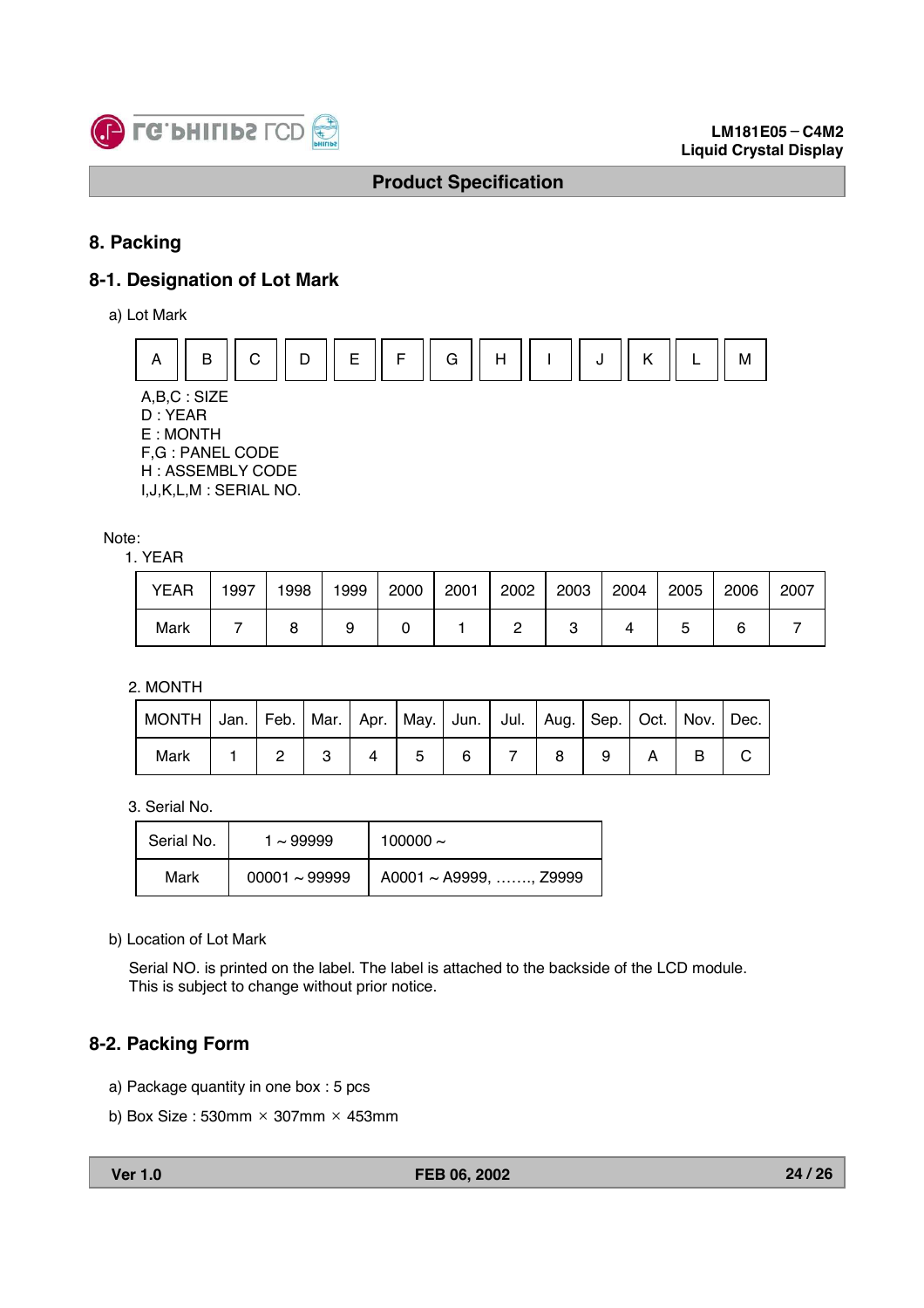

## **9. PRECAUTIONS**

Please pay attention to the followings when you use this TFT LCD module.

## **9-1. MOUNTING PRECAUTIONS**

- (1) You must mount a module using holes arranged in four corners.
- (2) You should consider the mounting structure so that uneven force(ex. Twisted stress) is not applied to the module.

And the case on which a module is mounted should have sufficient strength so that external force is not transmitted directly to the module.

- (3) Please attach the surface transparent protective plate to the surface in order to protect the polarizer. Transparent protective plate should have sufficient strength in order to resist external force.
- (4) You should adopt radiation structure to satisfy the temperature specification.
- (5) Acetic acid type and chlorine type materials for the cover case are not desirable because the former generates corrosive gas of attacking the polarizer at high temperature and the latter causes circuit break by electro-chemical reaction.
- (6) Do not touch, push or rub the exposed polarizers with glass, tweezers or anything harder than HB pencil lead. And please do not rub with dust clothes with chemical treatment. Do not touch the surface of polarizer for bare hand or greasy cloth.(Some cosmetics are detrimental to the polarizer.)
- (7) When the surface becomes dusty, please wipe gently with absorbent cotton or other soft materials like chamois soaks with petroleum benzene. Normal-hexane is recommended for cleaning the adhesives used to attach front / rear polarizers. Do not use acetone, toluene and alcohol because they cause chemical damage to the polarizer.
- (8) Wipe off saliva or water drops as soon as possible. Their long time contact with polarizer causes deformations and color fading.
- (9) Do not open the case because inside circuits do not have sufficient strength.

## **9-2. OPERATING PRECAUTIONS**

- (1) The spike noise causes the mis-operation of circuits. It should be lower than following voltage :  $V=\pm 200$ mV(Over and under shoot voltage)
- (2) Response time depends on the temperature.(In lower temperature, it becomes longer.)
- (3) Brightness depends on the temperature. (In lower temperature, it becomes lower.) And in lower temperature, response time(required time that brightness is stable after turned on) becomes longer.
- (4) Be careful for condensation at sudden temperature change. Condensation makes damage to polarizer or electrical contacted parts. And after fading condensation, smear or spot will occur.
- (5) When fixed patterns are displayed for a long time, remnant image is likely to occur.
- (6) Module has high frequency circuits. Sufficient suppression to the electromagnetic interference shall be done by system manufacturers. Grounding and shielding methods may be important to minimized the interference.